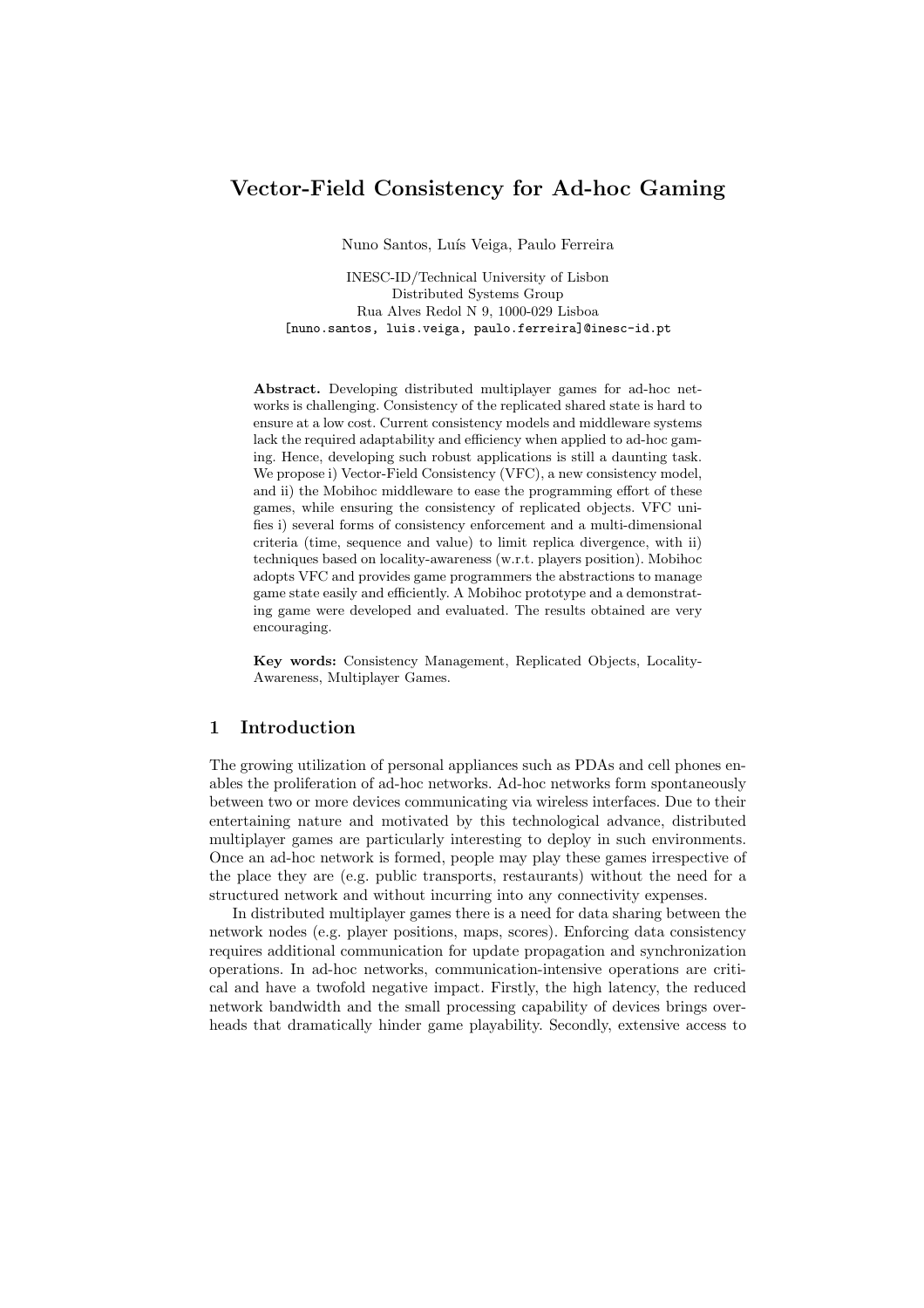the network causes devices batteries to consume rapidly. In order to circumvent these negative impacts, game programmers tend to use programming tweaks, low level optimizations and error-prone message-passing approaches to keep the shared data consistent. As a side effect, software becomes harder to manage and less reliable.

Current approaches to optimistic consistency [1] relax the strict consistency model to reduce communication expenses. The common assumption is that applications may allow data inconsistencies up to a certain limit and enable application programmers to specify these limits according to the semantics of applications. The criteria for slacking consistency varies: by divergence between the values of replicas, on a time-basis [2], by applying application based predicates on replica values [3, 4], sequential ordering [5], or combining several approaches [4, 6]. However, these proposals are inadequate to cope with the dynamics of distributed games: consistency requirements change often and quickly throughout the game execution, namely w.r.t. the players' position in the virtual world. The above mentioned systems lack the required adaptability and are inefficient when applied to the ad-hoc scenario. On the other hand, current middleware for multiplayer games embodies the notion of locality-awareness (traceable to [7, 8]) but offer a very limited consistency model [9], or use it just to drive loadbalancing [10] and network traffic between servers [11].

In this paper, we propose a new consistency model for replicated objects called Vector-Field Consistency (VFC) and present Mobihoc, a middleware adopting VFC to support multiplayer distributed games in ad-hoc networks. A Mobihoc prototype was implemented on the J2ME platform. To demonstrate its feasibility, a distributed version of Pacman was implemented on top of Mobihoc. Both Mobihoc and Pacman were deployed and evaluated in real mobile phones (Nokia 6600) with good performance results.

VFC is an optimistic consistency model allowing bounded divergence of the object replicas. The VFC novelty is the following. VFC selectively and dynamically strengthens/weakens replica consistency based on the ongoing game state while elegantly managing i) how the consistency degree *changes* throughout game execution, and ii) how the consistency requirements are *specified*. The first issue is dealt by employing locality-awareness techniques. It considers that throughout the game execution, there are certain 'observation points' we call pivots (e.g. the player's position) around which the consistency is required to be strong and weakens as the distance from the pivot increases. Since pivots can change with time (e.g. if the player moves), objects consistency needs can also change with time. The second issue is handled by providing a 3-dimensional vector for specifying consistency degrees. Each dimension of the vector bounds the replica divergence in *time* (delay), *sequence* (number of operations) and *value* (magnitude of modifications) constraints. Game programmers parameterize VFC by specifying both the pivots and the consistency degrees according to game logic.

The advantages of VFC are manyfold. First, it is flexible and easily perceived by game programmers: the consistency model based on pivots is intuitive and the parameterization settings allow the game programmer to specify the consis-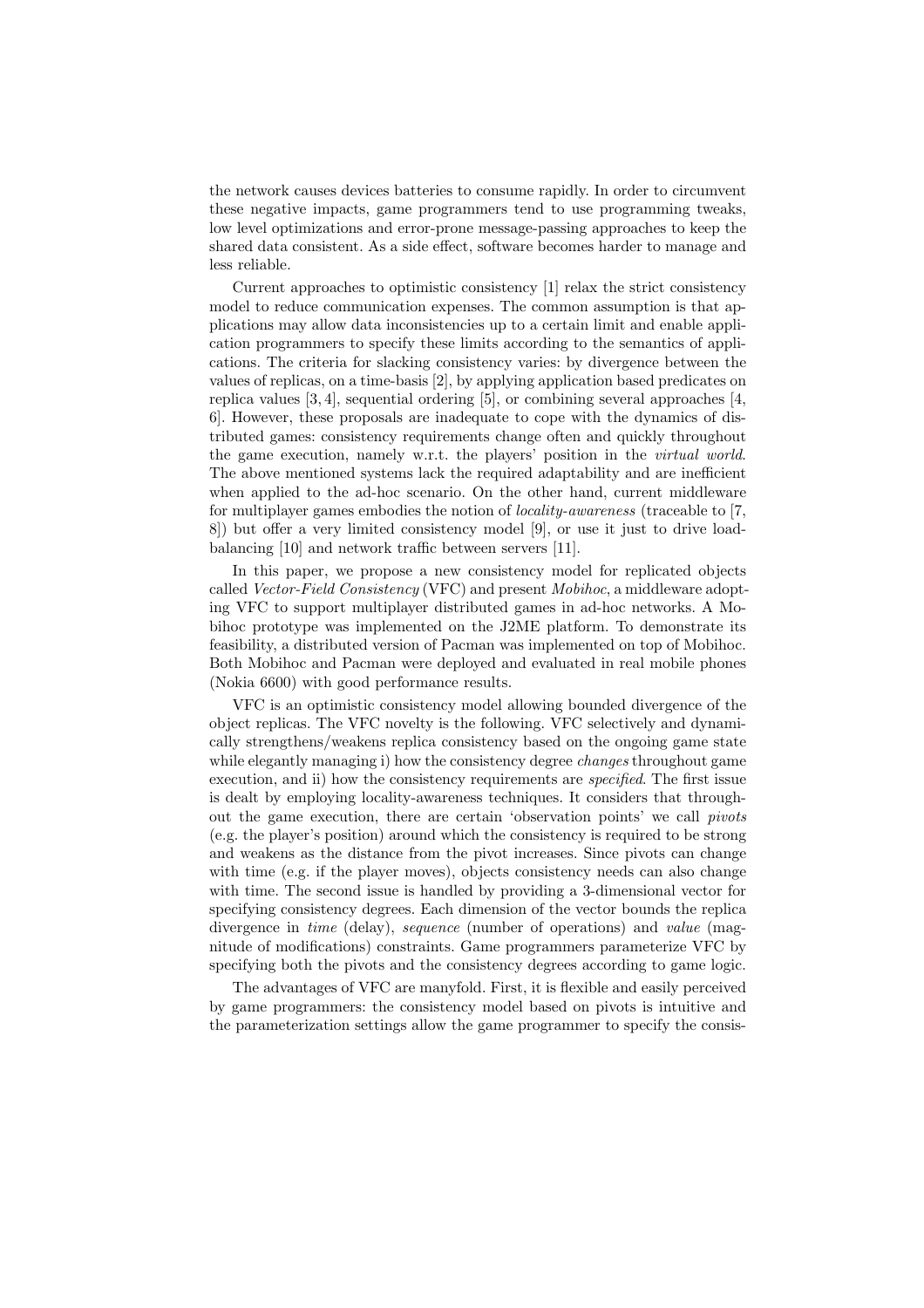tency requirements for a wide range of game scenarios. Second, from the players viewpoint, VFC allows user experience to proceed within acceptable parameters in the sense that, as far as the players are concerned, the rules of the game are being abided to, and users are provided with all the relevant information (e.g. immediate surroundings, opponents' scores) to make sensible game decisions. Also, by intelligently selecting the critical updates to send and postponing the less critical ones, VFC is efficient in the utilization of resources, it reduces network bandwidth usage and masquerades latency. Thus, for each particular game, programmers are able to specify the consistency requirements that enable a more efficient use of the network by tolerating bounded inconsistencies that do not jeopardize the overall game state and the players experience. This is mostly useful for those games where the number of updates to propagate is high and the interactivity with the user is demanding. Despite addressing multiplayer games, VFC and Mobihoc can also be used to develop any other cooperative applications based on replicated shared-data.

This paper is organized as follows. Section 2 briefly describes the VFC consistency model. Section 3 presents the Mobihoc architecture. Section 4 describes the implementation details of Mobihoc. Section 5 presents and discusses the obtained experimental results. Section 6 surveys the relevant related work and Section 7 draws some conclusions.

### 2 Consistency Model

In VFC, objects are positioned within a *virtual world*, an abstraction of an Ndimensional space. Without loss of generality, we consider the virtual world to be 2-dimensional. In many games these abstractions map immediately to the game semantics; for example, in the Pacman game, the virtual world is a 2 dimensional maze populated with objects such as avatars, ghosts and dots. Each node of the network has a local view consisting of a full local replica of the virtual world. Each view may have bounded inconsistencies. VFC characterizes how these inconsistencies are managed.

The remainder of this section describes the two main ideas underlying the VFC model: consistency zones describe how the consistency of object replicas varies in each view (see Section 2.1), and consistency vectors characterize the consistency degrees (see Section 2.2). Section 2.3, proposes two generalizations of the basic VFC model and systematizes the parameters for setting VFC from the game programmers' viewpoint.

#### 2.1 Field-Generated Consistency Zones

Within a particular view, object consistency depends on their distance to a *pivot* (P). It is characterized by a position in the virtual world and it can move over time. A pivot can be an object (e.g. the Pacman player) or just a function (e.g. an editor cursor). Figure 1.a illustrates a virtual world populated with objects  $o_1, o_2, o_3, o_4$  and  $o_5$ . The pivot  $(o_5)$  is signed with a star.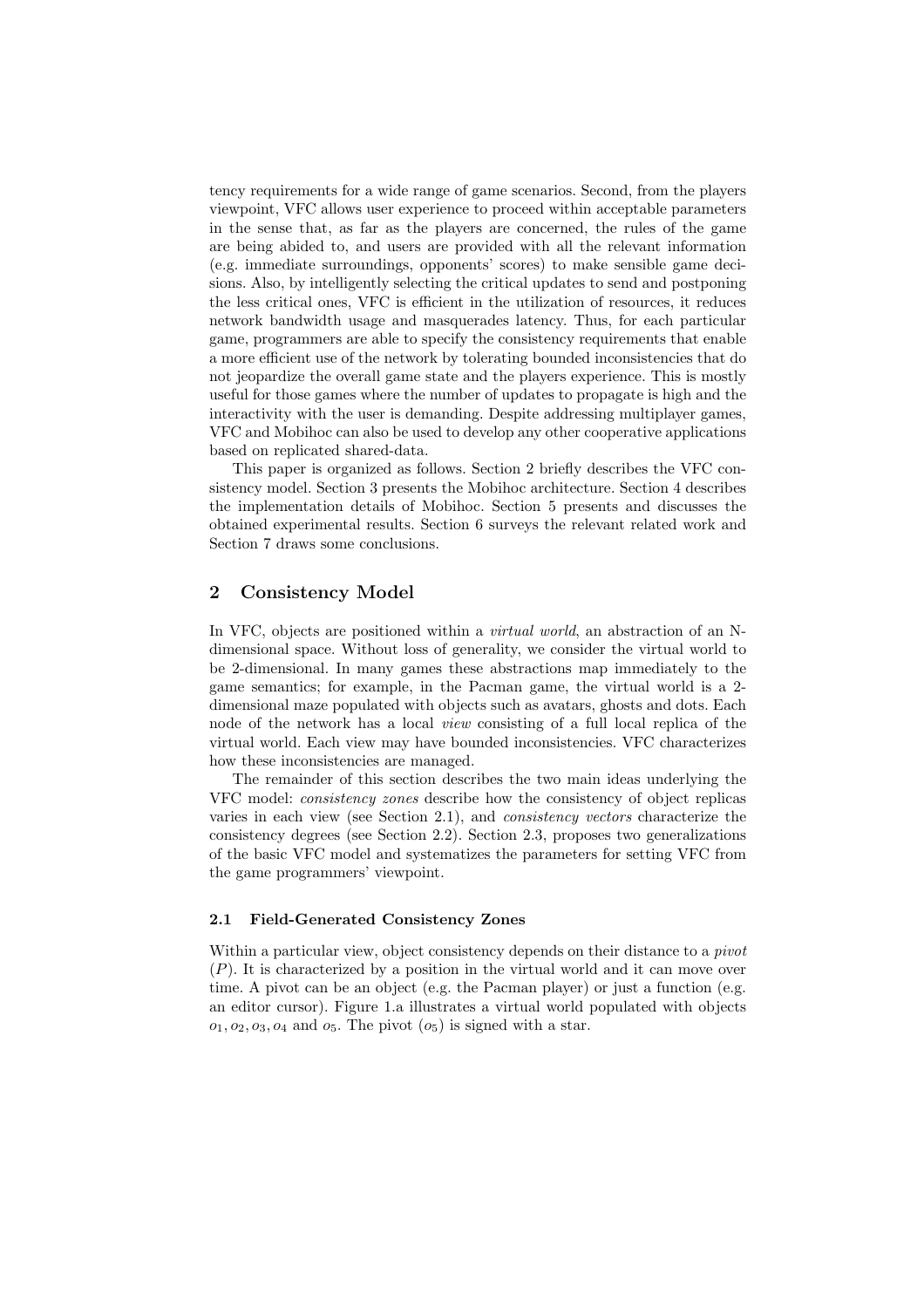

Fig. 2. Two views of the same virtual world.

By analogy with the electric  $(\vec{E})$  and the gravitational  $(\vec{G})$  fields, a pivot generates a 'consistency field' determining the consistency of each object as a function of the distance between the object and the pivot. Thus, pivots generate consistency zones, iso-surfaces, ring shaped, concentric areas around them, such that the objects positioned within the same consistency zone are enforced the same consistency degree. For example, in Figure 1.a, pivot  $P$  is in the center of four consistency zones labeled  $z_i$ , where  $0 \leq i \leq 4$ . Objects  $o_2$  and  $o_3$  are enforced the same consistency degree since they are in  $z_3$ .

Each consistency zone maps to a *consistency degree*  $(c_i)$  of a *consistency scale*. A consistency scale  $C = \langle c_1, \ldots, c_n \rangle$  is an ordered set of  $c_i$ , each specifying the consistency to be enforced within zone  $z_i$ . The property  $c_i > c_{i+1}$  holds, meaning that  $c_i$  enforces stronger consistency than  $c_{i+1}$ . Thus, consistency zones are arranged monotonically; consistency degrees become weaker as the distance to P increases. In Figure 1.a, darker consistency zones impose stronger consistency requirements. For example, if P represents the player and the other objects are ghosts of the Pacman game, ghosts consistency weakens as they are farther from the player. Specification of consistency degrees is detailed in Section 2.2.

Consider  $\lambda_i$  the radius of the outer circumference of  $z_i$ . We define  $z_i$  as follows: i) if  $i = 1$  then  $z_1$  is the circle of radius  $\lambda_1$ , ii) if  $i > 1$  then  $z_i$  refers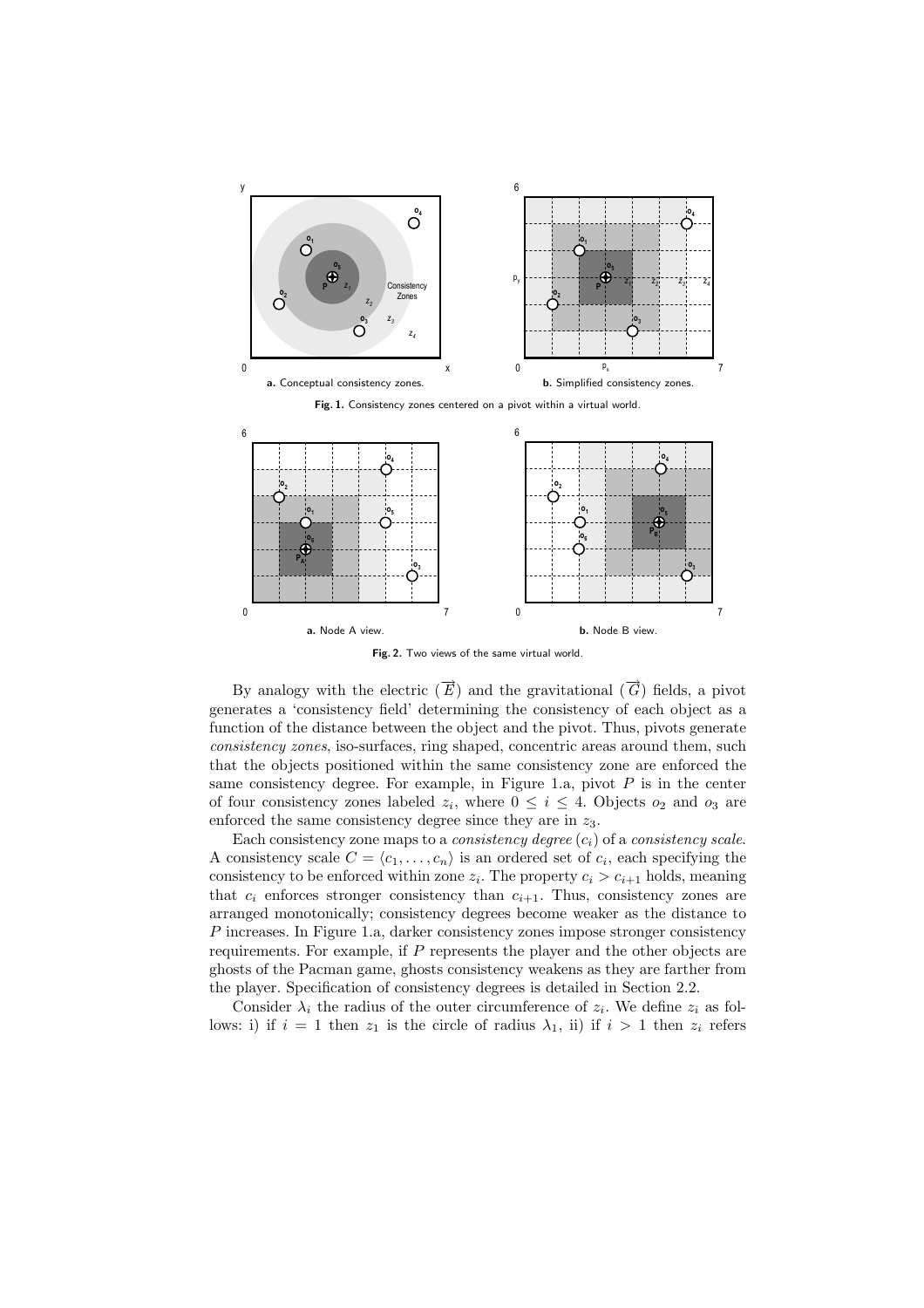to the area enclosed between  $z_i$  and  $z_{i-1}$  (a ring). Thus, if a pivot P is surrounded by n consistency zones, it is necessary and sufficient to specify  $\lambda_i$  to all i where  $1 \leq i \leq n$ . The consistency zone  $z_n$  refers to the area beyond the circumference of radius  $\lambda_{n-1}$ . This is represented by vector  $Z = [\lambda_1, ..., \lambda_{n-1}]$ . Since it is computationally expensive to determine if an object is within a radial surface, we define consistency zones as concentric squares instead of concentric circles, as depicted in Figure 1.b. Also,  $\lambda$  represents not the radius of the outer circumference, but half the side of the outer square. For example, consistency zones of Figure 1.b are defined by  $Z = [1, 2, 3]$  and objects are distributed by the following zones:  $\{o_1, o_5\} \to z_1$ ,  $\{o_2, o_3\} \to z_2$ ,  $\{o_4\} \to z_3$ .

Determining the consistency degree of an object depends on its relative position w.r.t. the pivots. Thus, the same object may have different consistency degrees in different views. Figure 2 illustrates this by depicting the views of two nodes, A (Figure 2.a) and B (Figure 2.b), respectively, with pivots  $P_A$  and  $P_B$ . Both pivots generate the consistency zone pattern  $Z = [1, 2, 3]$ . Hence, for example,  $o_2 \rightarrow z_2$ , in A, while  $o_2 \rightarrow z_4$  in B. This implies that  $o_2$  consistency is stronger in A than in B, which is expected since  $o_2$  is closest to a pivot in A.

#### 2.2 Consistency Degree Vectors

VFC describes the consistency degrees as 3-dimensional *consistency vectors*  $\kappa =$  $[\theta, \sigma, \nu]$ .  $\kappa$  bounds the maximum objects divergence in a particular view, i.e. between the objects latest updates and their replicas in that view. In short, for each object  $o, \kappa$  bounds the staleness of o in a particular view. Each dimension is a numerical scalar defining the maximum divergence of the orthogonal constraints time ( $\theta$ ), sequence ( $\sigma$ ), and value ( $\nu$ )<sup>1</sup>, respectively.

- $-$  Time Specifies the maximum time a replica can be without being refreshed with its latest value, irrespective of the number of updates performed inbetween. Consider that  $\theta$ (*o*) provides the time passed from the last replica update. The time constraint  $\kappa_{\theta}$  enforces that, at any time,  $\theta(o) < \kappa_{\theta}$ . This scalar quantity measures time in seconds.
- Sequence Specifies the maximum number of lost replica updates, i.e. updates that were not applied to a replica. Similarly, consider that  $\sigma$ (o) indicates the number of lost updates. The sequence constraint  $\kappa_{\sigma}$  enforces that, at any time,  $\sigma(o) < \kappa_{\sigma}$ . The unit is the number of lost updates.
- $-$  Value Specifies the maximum relative difference between replica contents or against a constant (e.g. top-value). Consider that  $\nu(o)$  provides this difference. The value constraint  $\kappa_{\nu}$  enforces that, at any time,  $\nu(o) < \kappa_{\nu}$ . The unit of variation is a percentage. It captures the effects of updates on the object internal state and is implementation dependent (e.g. it may reflect a drift regarding the player score or the player life charge).

The overall maximum divergence is obtained by the disjunction of all the  $\kappa$ vector dimensions. For example, consider the consistency vector  $\kappa = [0.1, 6, 20]$ .

Although in modern Greek, the vee sound is written using the letter  $\beta$ , we prefer to use the letter  $\nu$ , for its resemblance with the latin v.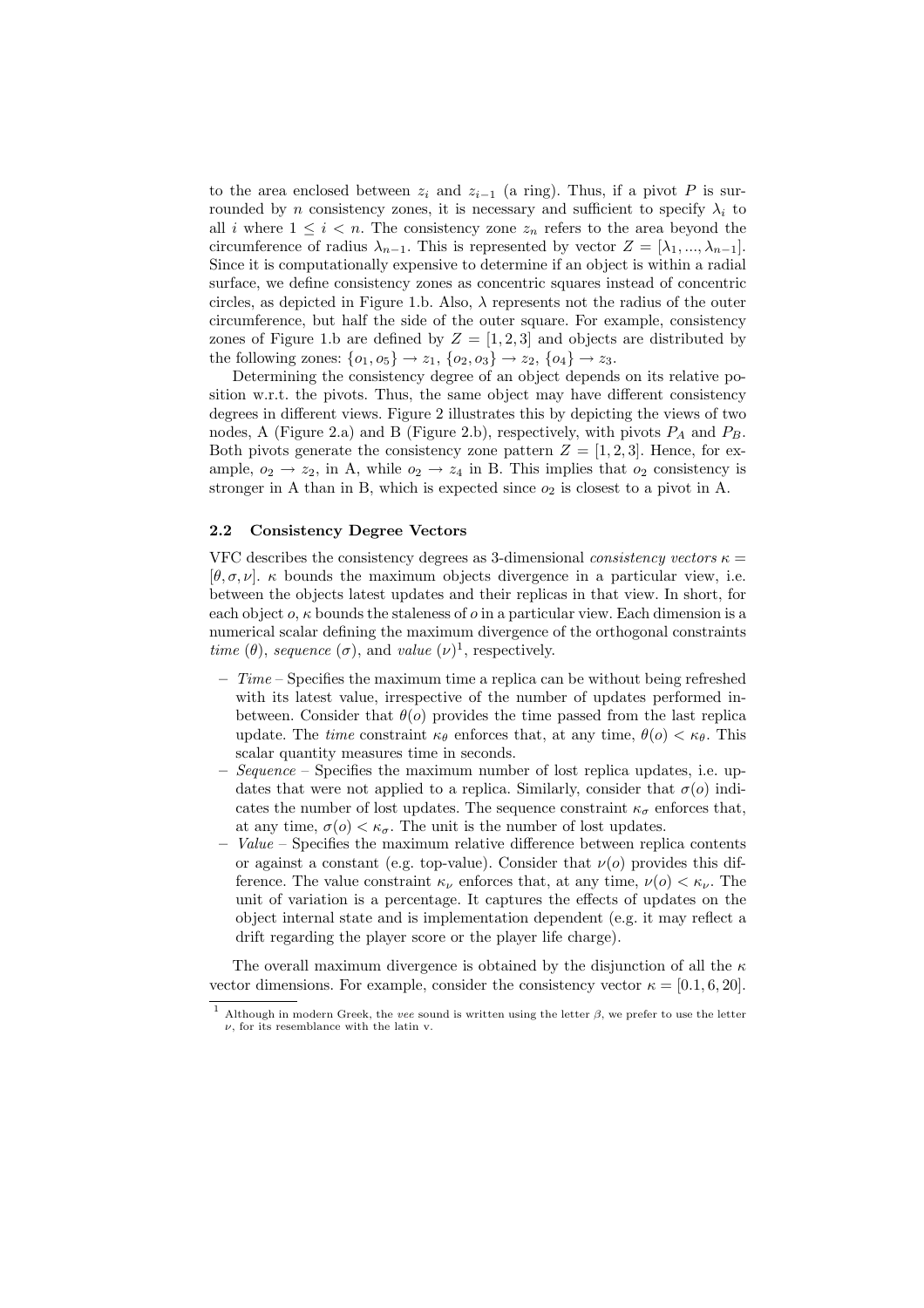

Fig. 5. Table describing the  $\phi$  parameters of VFC.

It is  $\#_C$  sized with  $\#_C = \#_Z + 1$  consistency degrees Set identifying the pivot objects for each view of the virtual world.

Hence, at maximum, replicas are outdated in  $\kappa_{\theta} = 0.1$  seconds or  $\kappa_{\sigma} = 6$  lost updates or with a  $\kappa_{\nu} = 20\%$  variation in the replica internal state. To indicate the least possible requirements, i.e. no requirements on that dimension, we use '.' (mathematically, this symbol represents ' $\infty$ '). For example,  $\kappa = [0.1, 6, .]$  imposes no consistency constraints whatsoever regarding the replica internal state.

In VFC, consistency degrees are specified by  $\kappa$  vectors. In order to specify a consistency scale obeying  $c_i > c_{i+1}$  with  $\kappa_i$  and  $\kappa_{i+1}$  vectors, the condition  $\kappa_{i+1} > \kappa_i$  must hold, i.e. for every  $\kappa_{i+1} \geq \kappa_{i}$  and there is at least one v such that  $\kappa_{i+1_v} > \kappa_{i_v}, u, v \in \{\theta, \sigma, \nu\}.$  For example,  $C = \langle [0.2, 2, 10], [0.2, 5, 10] \rangle$  is a valid consistency scale: [0.2, 2, 10] stands for a stronger consistency degree than [0.2, 5, 10] because the number of admitted lost updates is higher in the latter (5) than in the former (2) and the other dimensions are equal. Also, we define  $\kappa_M = [.,.,.]$  as the highest consistency degree, and  $\kappa_m = [0,0,0]$  as the lowest consistency degree, such that  $\kappa_m \leq \kappa_i \leq \kappa_M$ .

#### 2.3 VFC Generalization

In this section we introduce two generalizations allowing a broader utilization of the VFC model: multi-pivot and multi-zones generalizations. The multi-pivot generalization admits more than one pivot per view. Figure 3 illustrates such a case, with two pivots  $P_1$  and  $P_2$  in the same view. Objects are assigned the consistency degree w.r.t. the closest pivot.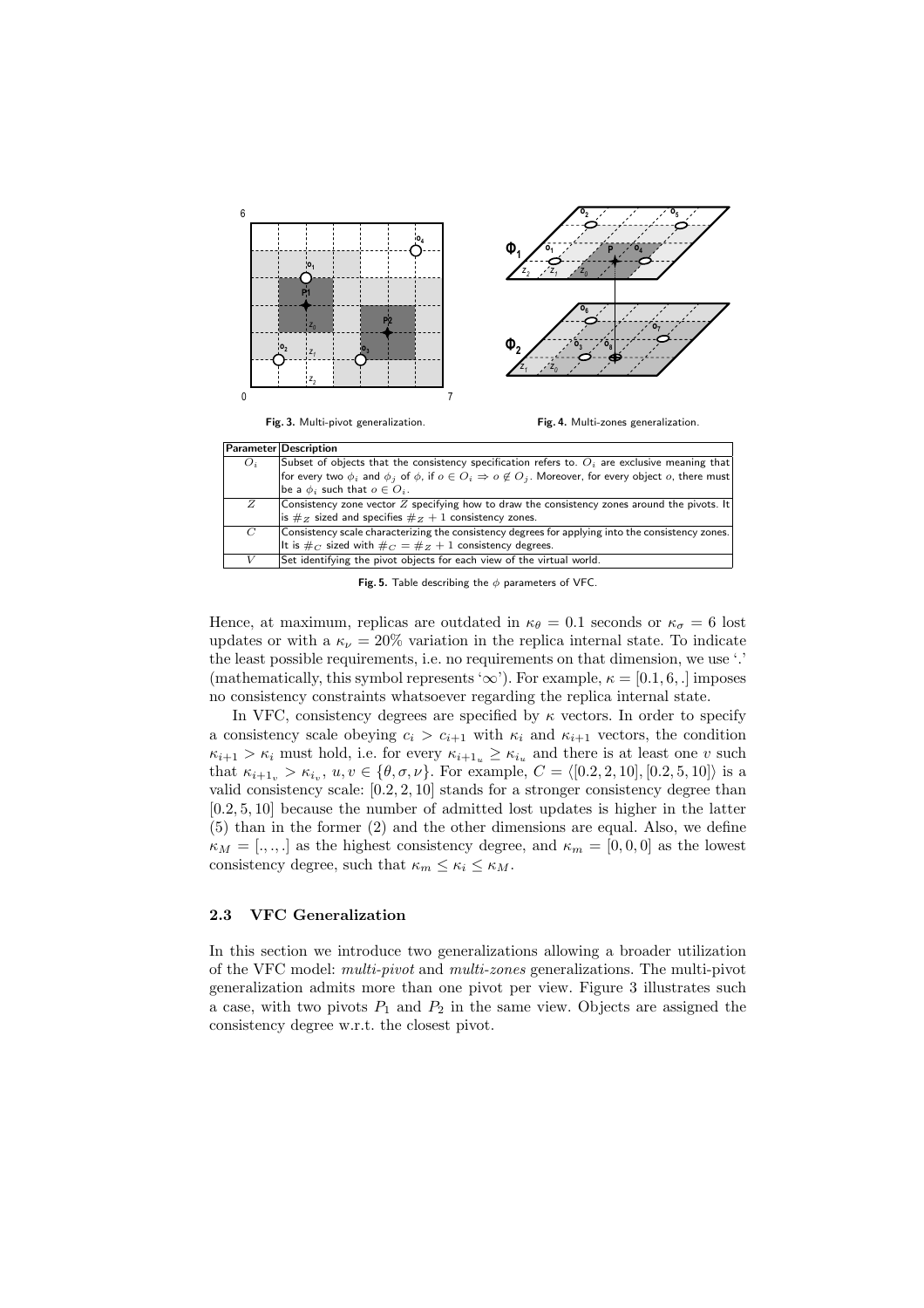

Fig. 6. Mobihoc architecture.

The multi-zones generalization allows different sets of objects to be characterized differently w.r.t. their consistency requirements. For example, in Pacman, objects standing for ghosts and for rooms may be characterized with different consistency requirements. Thus,  $n$  sets of objects may be assigned specifically: i) consistency zones, ii) consistency degrees, and iii) pivots. Specification of each set is designated by  $\phi_i$ , where  $1 \leq i \leq n$ ;  $\phi$  refers to all  $\phi_i$ . Figure 4 shows an example of two object set specific settings  $\phi_1$  and  $\phi_2$ . The former characterizes objects  $\{o_1, o_2, o_4, o_5\}$ . The latter characterizes objects  $\{o_3, o_6, o_7, o_8\}$ . Both have the same pivot but different consistency zone specifications.

Summary. In order to specify the consistency requirements, game programmers need to provide the VFC  $\phi$  settings by describing individual object sets  $\phi_i$ . Each  $\phi_i$  setting is described by  $\phi_i = [O_i, Z, C, V]$ , where  $O_i \subseteq O$ . Figure 5 presents a table summarizing these parameters. As an example, the  $\phi$  settings relative to Figure 2 can be described by  $\phi_1 = [O, Z, C, P]$ , where  $O = \{o_1, o_2, o_3, o_4, o_5, o_6\}$ ,  $Z = [1, 2, 3], C = \langle \kappa_m, [.1, .], [.2, .], \kappa_M \rangle$  and, finally,  $V = \{A \rightarrow \{o_6\}, B \rightarrow$  ${o_5}$ . In this example, there is a single object set  $\phi_1$ .

### 3 Architecture

Mobihoc is a middleware platform aimed at supporting the design of multiplayer distributed games for ad-hoc networks. Mobihoc enforces VFC by managing the game state between the network nodes and provides programmers with the adequate means to parameterize VFC according to game semantics.

Mobihoc follows a client-server architecture (see Figure  $6$ ).<sup>2</sup> Upon the establishment of the ad-hoc network, one of the nodes becomes the server. Naturally, the server device may also act as a client allowing all nodes to participate in the game. The server has a coordinating role regarding data management: writelock management, update propagation and VFC enforcement. The client-server protocol is orchestrated by the Session Manager components of each peer. Communication is performed between clients and the server on a star like topology using the services of components Network Layer and Serialization Layer.

<sup>2</sup> The rationale for this choice is mainly due to the limitations of the Bluetooth technology that imposes a single node of the network to relay all messages between any two nodes.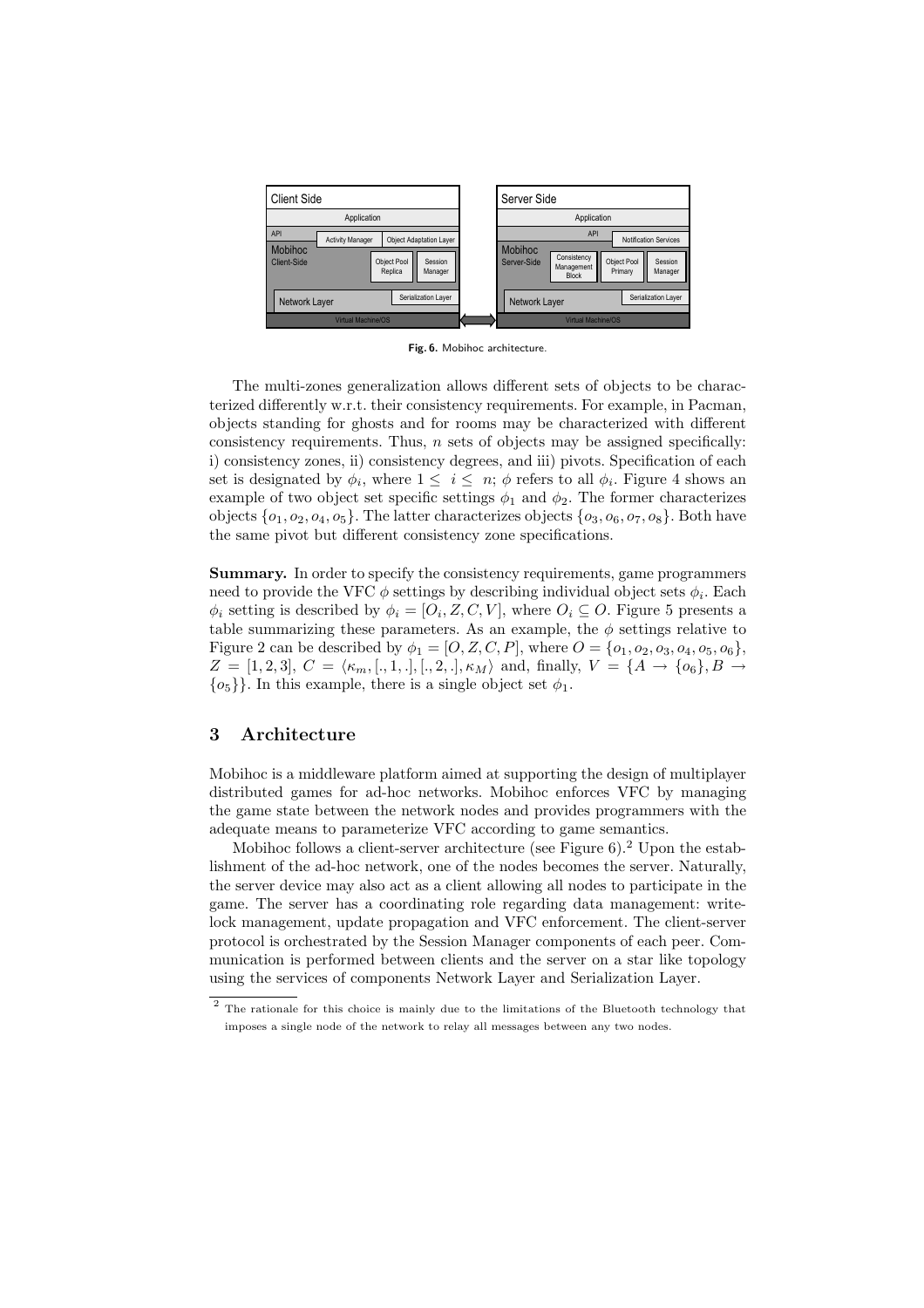The remainder on this section presents, firstly, the mechanisms for read $ing/writing$  objects (Section 3.1) and, secondly, the mechanisms for VFC enforcement (Section 3.2), and exposes other relevant architecture components.

#### 3.1 Read & Write Objects

The shared data is a collection of objects. Each node maintains local replicas of all objects in the Object Pool container. The server maintains a primary copy of the object pool while the clients keep replicas of such objects. From the architectural viewpoint, there is no restriction whatsoever w.r.t. the representation of data (e.g. object graphs, tuples, relations). Also, the Object Adaptation Layer maps the application data representation to the Mobihoc internal data representation.

Mobihoc allows clients to read and write objects through its API. Read operations are performed on the local replicas without locking requirements (clients may read stale data). Write operations need to acquire locks in order to prevent the loss of updates. The server manages locks centrally; clients exchange messages with the server to acquire and release them. Object updates are sent to the server when clients release locks. The server propagates the new object versions to the other nodes according to the VFC specification.

With the exception of lock messages (for obtaining and releasing locks), nodes operate periodically w.r.t. the interactions between them. The server, periodically, sends a message to all clients defining a round. This has a twofold implication. In each round, the server sends round messages to the clients; updates are piggybacked on the round messages and merged at client pools at reception time. On the other hand, it enables the execution of synchronized application handler functions *(activities)* at the client side. Whenever a round message is received the Activity Manager executes client activities. This feature may be used by many games based on turns. For example, activities may be used to update players locations, scores or other game state information. Since updates are received and merged before executing activities, the game programmers know that local replicas are stable when their activities execute.

### 3.2 Enforcement of the VFC Model

The Consistency Management Block (CMB) at the server side enforces the VFC model. The CMB coordinates the propagation of updates to clients according to the VFC consistency parameters specified by each client. There are two phases: the setup phase and the active phase. During the setup phase, clients register the objects to be shared and send their consistency parameters (VFC  $\phi$  settings) to the server; the CMB aggregates all the clients  $\phi$  settings. The *active* phase is when clients may access the registered objects. In this phase, the server processes: 1) write requests (sent asynchronously by the clients piggybacked in lock release messages), and 2) round events (triggered periodically). The CMB is involved in handling both these events. It provides two functions that are called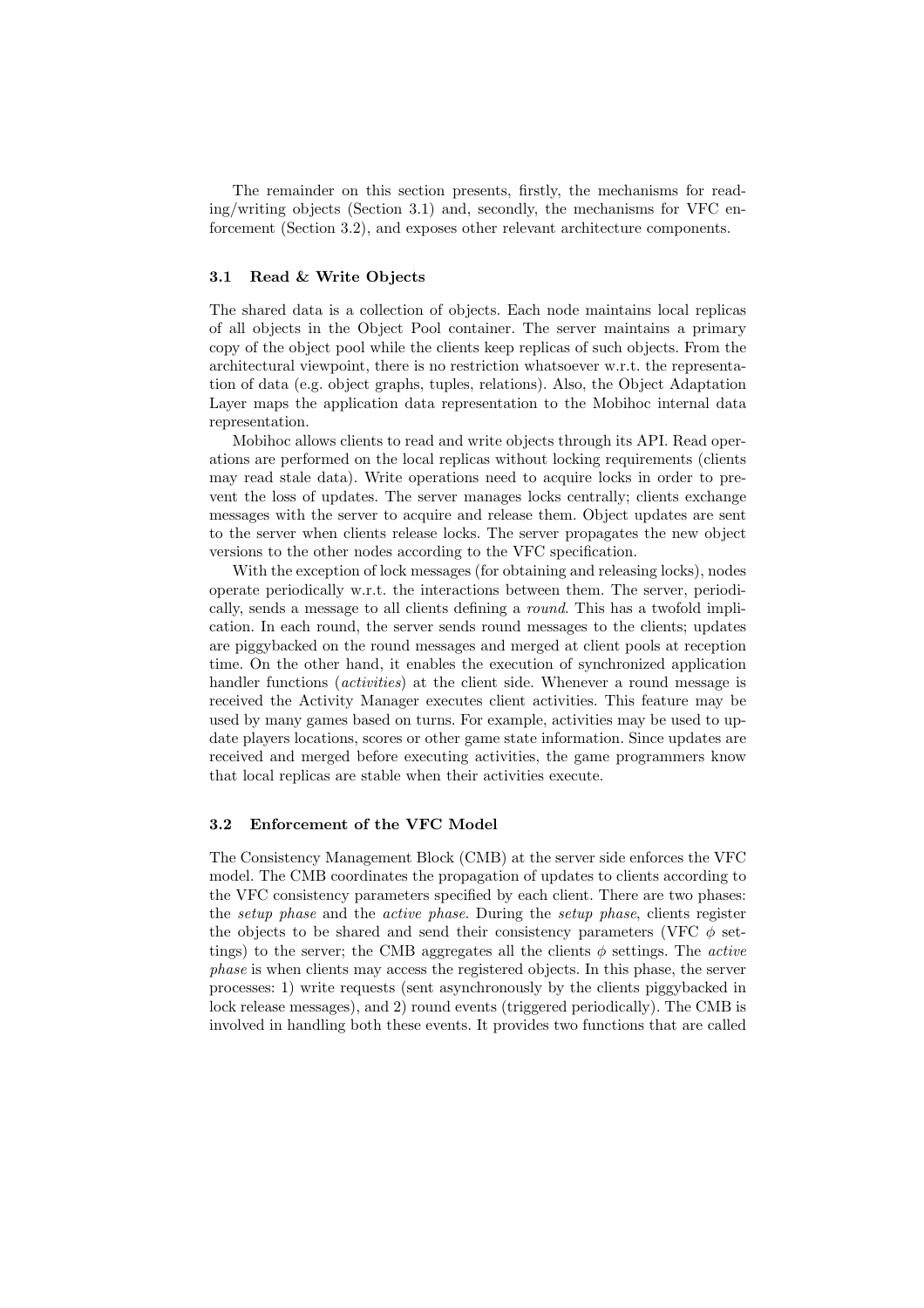CMB-Update-Received $(o, u_o)$ 1  $D[\rho] \leftarrow 1$ 2 ENQUEUE $(U, \langle o, u_o \rangle)$ 

```
\text{CMB-ROUND-TRIGGERED}(t, M)1 MERGE(O, U)2 u \leftarrow New-Vector()
3 for o \leftarrow 1 to \#_O4 do if D[\circ] = 15 then \text{ADD}(u, O[o])6 D[\rho] \leftarrow 07 for c \leftarrow 1 to \#c<br>8 do PIGGYRACK(M
   do Piggyback(M[c], u)
```
a. CMB update handler. b. CMB round handler.

Fig. 7. Pseudo-code of CMB Version 1.

by the Session Manager (SM): CMB-UPDATE-RECEIVED and CMB-ROUND-Triggered. As both functions are called, the CMB accumulates and computes the required information to build the clients' consistency views according to the previously specified  $\phi$  settings. When called by the SM, the CMB-ROUND-TRIGGERED function returns the updates to be sent to each client, which the SM piggybacks in the round messages.

In spite of implementing VFC, the CMB module offers a generic interface allowing Mobihoc to support different consistency models. The remainder of this section describes the internals of CMB that enforce VFC. The description of the CMB algorithm is performed gradually as three versions are progressively presented for a better understanding: 1) the CMB sends every client all updates performed since the last round event, 2) the CMB supports consistency degrees  $(\kappa$  vectors), 3) the CMB provides full VFC support, i.e. update sending obeys the  $\phi$  settings specified by clients. For each step we describe the algorithms underlying CMB-Update-Received and CMB-ROUND-Triggered functions.

Version 1. In order to guarantee that all updates received since the last round event are sent to all clients in the next round, the CMB keeps track of which objects became dirty (i.e. were written) meanwhile in array  $D$ . Only the dirty objects are propagated to clients. Figure 7 presents the pseudo-code of the algorithms implementing this semantics.  $D$  has an entry per object of the object pool. Whenever the server receives an update, CMB-Update-Received is invoked setting the object as dirty in  $D$  and putting the update in the queue of pending updates  $U$ . At each round event, CMB-ROUND-TRIGGERED is executed: it merges the pending updates in the object pool and sends all pending updates piggybacked in round messages to clients after testing the  $D$  dirty flags. D is then cleared meaning that the new versions were sent to all clients.

Version 2. This version considers that, instead of sending all updates to every client, there is a consistency vector  $\kappa$ , common to all clients.  $\kappa$  specifies when and which updates must be propagated to clients. Figure 8 presents the pseudo-code of the algorithms that support consistency vectors. The  $\kappa$  consistency vector expresses three orthogonal dimensions (time, sequence and value). Each dimension is evaluated independently and auxiliary data structures (S arrays) are kept for each dimension. Without loss of generality, we assume there is a single and fixed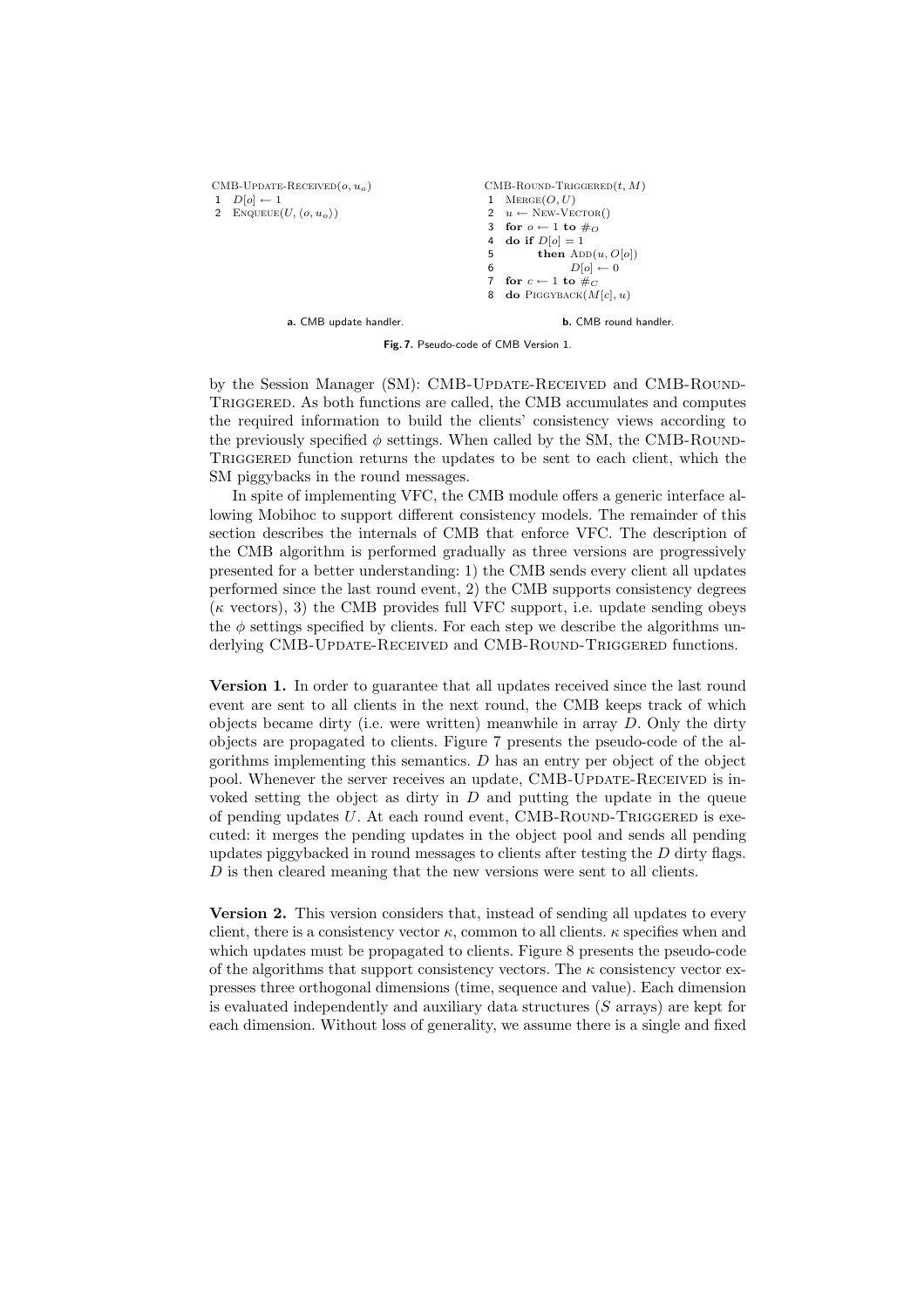```
CMB-Update-Received(o, u<sub>o</sub>)1 S_{\sigma}[o] \leftarrow S_{\sigma}[o] + 1<br>2 if S_{\sigma}[o] \geq \kappa_{\sigma} or
 2 if S_{\sigma}[o] \geq \kappa_{\sigma} or
 3 |\nu(u_o) - S_{\nu}[o]| \geq \kappa_{\nu}4 then D[o] \leftarrow 15 ENQUEUE(\overrightarrow{U}, \langle o, u_o \rangle)\text{CMB-ROUND-TRIGGERED}(t, M)1 MERGE(O, U)2 u \leftarrow \text{New-Vector}()3 for o \leftarrow 1 to \#_O4 do ts \leftarrow t - S_{\theta}[o]5 if D[\rho] = 1 or t_{\delta} > \kappa_{\theta}6 then ADD(u, O[o])7 D[o] \leftarrow 08 S_{\theta}[\rho], S_{\sigma}[\rho], S_{\nu}[\rho] \leftarrow t, 0, \nu(O[\rho])<br>9 for c \leftarrow 1 to \#cfor c \leftarrow 1 to \#_C10 do PIGGYBACK(M[c], u)a. CMB update handler. b. CMB round handler.
```
Fig. 8. Pseudo-code of CMB Version 2.

 $\kappa$  vector for all clients, thus all clients receive the same updates obeying  $\kappa$ . Each dimension is evaluated as follows:

- $Time S_{\theta}$  keeps the time of the last sent update. Whenever this time exceeds the one specified by  $\kappa_{\theta}$ , the update is sent (see Figure 8.b lines 4-5) and the CMB internal state  $(D \text{ and } S \text{ arrays})$  is reset. The time is approximated to a multiple of the round period.
- Sequence  $S_{\sigma}$  is simply a counter of the number of updates that where received by the server since the last update was sent. There is a counter per object. When an update is received, this counter is incremented. When the counter exceeds the value  $\kappa_{\sigma}$ , the object is set to dirty in D in order to send the update in the next round (see Figure 8.a lines 1-4).
- $Value$  This qualitative dimension implies querying the object state to test when the difference to the last propagated version exceeds  $\kappa_{\nu}$ . This query is evaluated by a function  $\nu$ , provided by the game programmer and dependent of the game semantics.  $S_{\nu}$  keeps the query result of the last propagated version and do the test of Figure 8.a line 3 whenever an update is received.

Version 3. In order to fully support VFC, it is required to maintain per client consistency views. This imposes two extensions w.r.t. the CMB Version 2: 1) D and S become bidimensional matrices where the additional dimension regards individual client views, and 2)  $\kappa$  vectors are computed per object, per view, according to clients  $\phi$  settings. To this extent, additional data structures are required: K, Z, C and P. K is a bidimensional matrix storing per object  $\kappa$ vectors of each view, that are valid during a time slot.  $Z, C$  and  $P$  refer to the data structures related to the clients  $\phi$  settings (see Section 2.3).

Calculating  $\kappa$  vectors is straightforward (see Figure 9, lines 11-18). Function  $\Phi(c, o) \to \langle Z, C, P \rangle$  retrieves the  $\phi$  settings referring to o for each client view s:  $Z$ ,  $C$  and  $P$ . The algorithm proceeds as follows: 1) determines in which consistency zone  $z_{closer}$  the object is, and 2) resolves and stores in K the object consistency degree  $\kappa$ . Regarding the first step, since the object may be positioned in more than one consistency zone, each one belonging to a pivot, it is necessary to know which of these consistency zones imposes strongest consistency requirements. This is found by detecting which pivot is closer to the object, hence the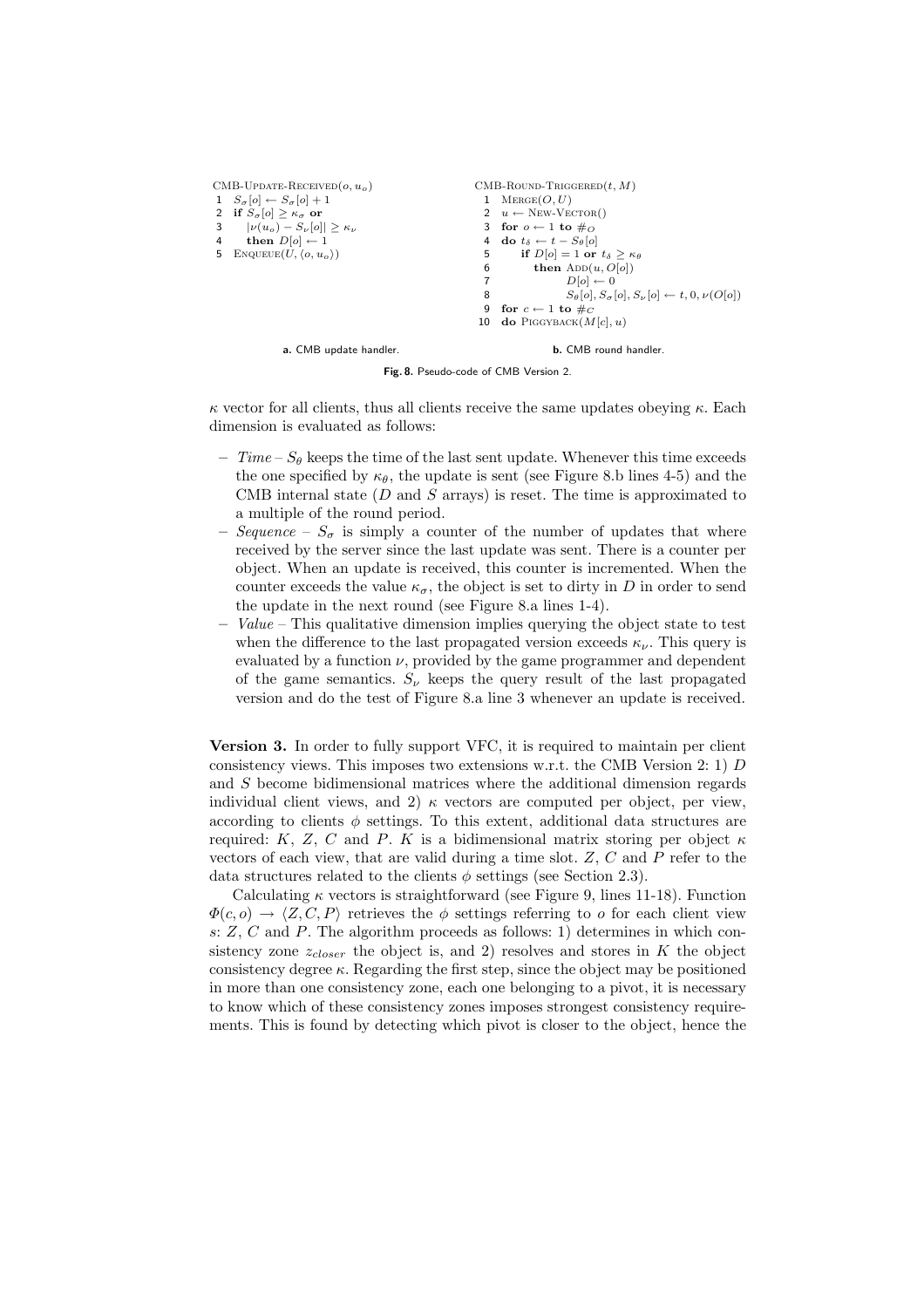```
CMB-UPDATE-RECEIVED(o, u_o)1 for c \leftarrow 1 to \#_C<br>2 do if D[c, o] = 12 do if D[c, o] = 1<br>3 then cont
             then continue
 4 \kappa \leftarrow K[c, o]5 S_{\sigma}[c, o] \leftarrow S_{\sigma}[c, o] + 16 if S_{\sigma}[c, o] \geq \kappa_{\sigma} or
7 |v(u_o) - S_v[c, o]| \ge \kappa_\nu<br>8 then D[c, o] \leftarrow 1then D[c, o] \leftarrow 19 ENQUEUE(U, \langle o, u_o \rangle)\text{CMB-ROUND-TRIGGERED}(t, M)1 MERGE(O, U)2 for c \leftarrow 1 to \#_V3 do u \leftarrow \text{New-Vector}()4 for o \leftarrow 1 to \#_O<br>5 do \kappa \leftarrow K[c, o]5 do \kappa \leftarrow K[c, o]6 t_{\delta} \leftarrow t - S_{\theta}[c, o]7 if D[c, o] = 1 or t_{\delta} \ge \kappa_{\theta}<br>8 then ADD(u, O[\sigma])then \text{ADD}(u, O[o])9 D[c, o] \leftarrow 010 S_{\theta}[c, o], S_{\sigma}[c, o], S_{\nu}[c, o] \leftarrow t, 0, \nu(O[o])11 \langle Z, C, P \rangle \leftarrow \Phi(c, o)12 z_{closer} \leftarrow13 for p \leftarrow 0 to \#P14 do \langle p_x, p_y \rangle \leftarrow \langle P[p].x, P[p].y \rangle15 \langle o_x, o_y \rangle \leftarrow \langle O[o].x, O[o].y \rangle16 z \leftarrow \text{MAX}(|p_x - o_x|, |p_y - o_y|)<br>17 z_{closer} \leftarrow \text{MIN}(z_{closer}, z)17 z_{closer} \leftarrow \text{MIN}(z_{closer}, z)<br>
18 K[c, o] \leftarrow C[Z[z_{closer}]]18 K[c, o] \leftarrow C[Z[z_{closer}]]<br>19 PIGGYBACK(M[c], u)PIGGYBACK(M[c], u)a. CMB update handler. b. CMB round handler.
```
Fig. 9. Pseudo-code of CMB Version 3

 $z$  variable to evaluate the distance to a pivot and  $z_{closer}$  to keep the shortest one. Finding the distance from object  $o$  to a pivot  $P = \langle p_x, p_y \rangle$  implies discovering in which P centered square of side l the object  $\langle o_x, o_y \rangle$  is positioned such that  $z = l/2 = Max(|p_x - o_x|, |p_y - o_y|)$ . Since consistency zones are delimited by squares centered in  $P$ , it is enough to compare  $z$  with half the length of the squares that bound a certain consistency zone (e.g.  $s_1$  for the inner square and  $s_2$  for the outer square). Thus, the object is ensured to be in a determined consistency zone if  $s_1 < z \leq s_2$ . The operation that provides the number of the consistency zone based on  $z_{closer}$  is  $Z[z_{closer}]$  in line 18. After determining which is the consistency zone of the closest pivot, determining which is the corresponding consistency degree is simply done by consulting the C table.

### 4 Implementation

A prototype of Mobihoc was implemented on J2ME. Mobihoc can be deployed on J2ME MIDP 2.0 CLDC 1.0 compliant devices. The prototype design follows the architecture of Figure 6. In this section, we specify the most relevant implementation details of the internal components (Section 4.1) and provide a brief insight on how the game programmers specify the VFC  $\phi$  settings (Section 4.2).

#### 4.1 Implementation Internals

We adopted Bluetooth to support communication between the network nodes. The Network Layer (see Figure 6) uses JSR 82, the J2ME Bluetooth API, for discovery of nearby devices and services, management of active connections and sending/receiving data. Internally, the Network Layer is multithreaded in order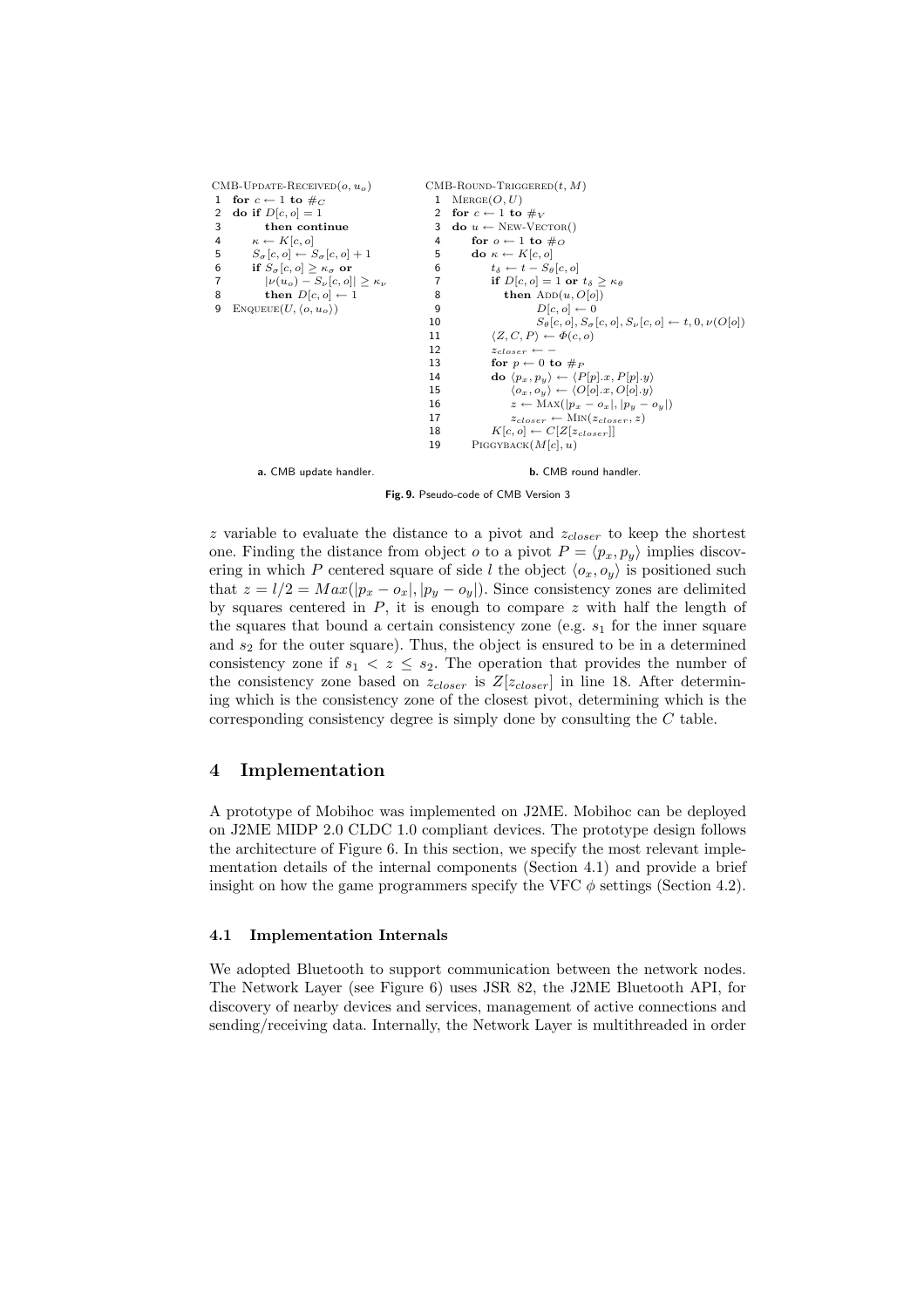

Fig. 10. Client and server Session Manager state machines.

to prevent blocking and increase parallelism. All messages exchanged between peers are implemented as Java objects.

Due to the lack of binary object serialization support in J2ME, a Serialization Layer was implemented in order to (un)marshal objects (see Figure 6). It requires objects to implement a specific interface allowing the middleware to read and write the object fields. The game programmer does not have to implement this code; a compiler was developed that transparently extends the application source code accordingly. Naturally, since it is not possible to access the already compiled class code, there are several limitations concerning the objects that can be serialized. The fields of the serializable objects are required to be: i) Java primitive types or, ii) serializable objects or, iii) arrays of primitive types/serializable objects or, iv) Vector and Hashtable objects of the Java API. Message objects exchanged via the Network Layer observe these restrictions.

Game programmers are invited to share data as Java object graphs. The current implementation of the Object Adaptation Layer maps directly the objects of the graph into objects individually managed and stored in the object pools. Further optimizations may assemble clusters of application level objects to be managed as single units. Notice that, since these objects require to be (de)serialized in order to be exchanged between clients and server, game programmers must follow the constraints imposed by the Serialization Layer.

The Mobihoc core consists of the CMB and the Session Manager components. The CMB internals implement the algorithms presented in Figure 9, regarding both the functionality and the data structures. The Session Managers of both the client and server sides execute the protocol that provides the Mobihoc services to the game programmers. Each implements its own state machine (see Figure 10). Shaded circles represent the states; arrows between the states represent state transitions. State transitions are triggered by events. Each arrow description has two parts separated by a slash: the left side is the event name, the right side is the outgoing message sent to the remote peer. Straight arrows represent incoming messages, dashed ones represent API requests or internal events.

Due to space constraints it is not possible to fully explain the details of the Session Manager state machines. Briefly, Session Managers coordinate in order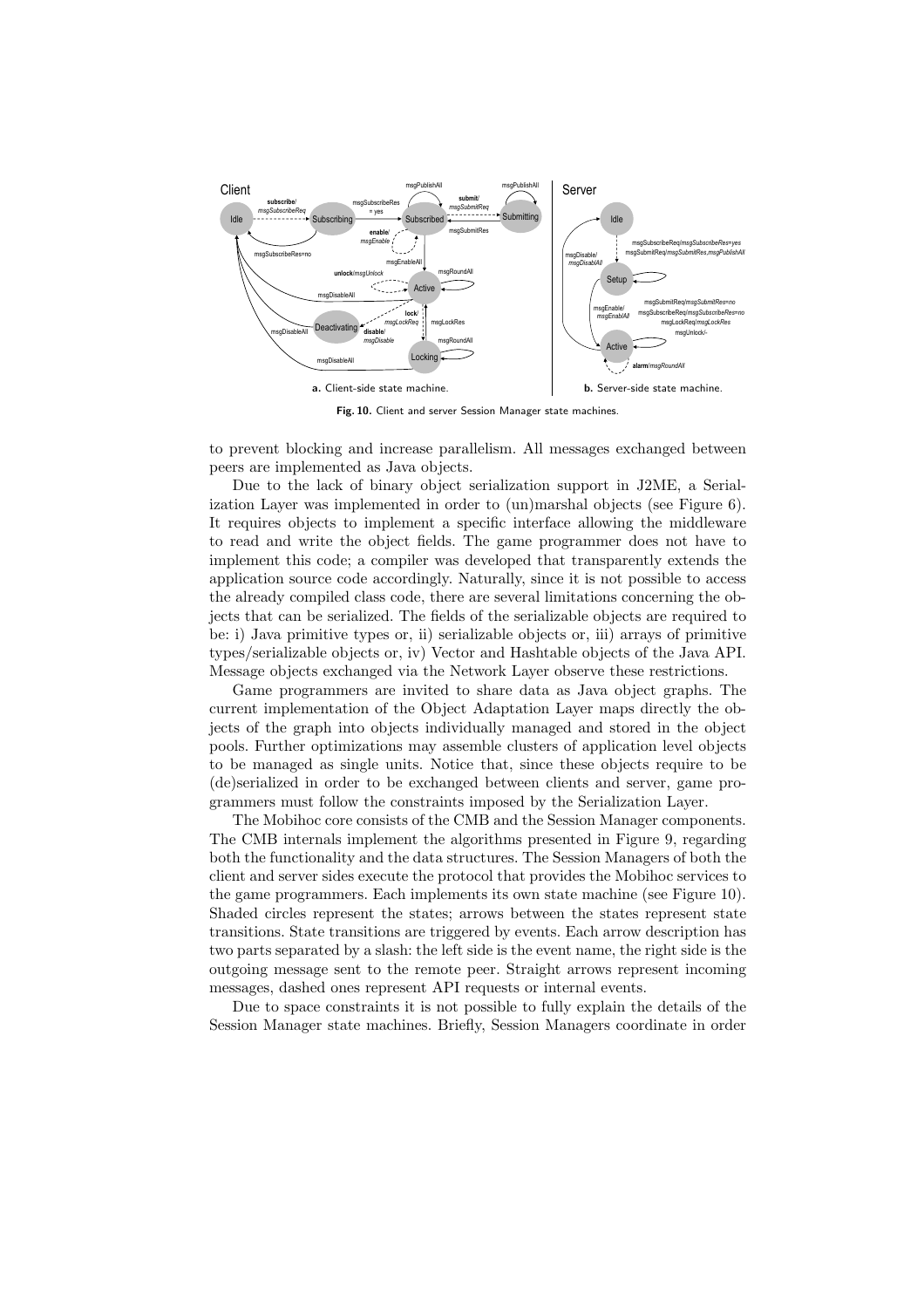to enforce the two phases already presented in Section 3: the setup and the active phases. Broadly speaking, first, the server declares its intention to accept client connections and enters the SETUP state. Then, clients connect to the server and subscribe into its services. Clients may now submit to the server the objects to be shared, which the server forwards to every client. When the server receives an enable request, it switches to the ACTIVE state and the system enters the *active* phase. While in this state, the server sends periodic round messages and handles lock and release requests. Updates are received by the server piggybacked with the release messages. The system leaves this phase when clients send the server a *disable* request causing the server to switch to the IDLE state.

#### 4.2 Integration with Programming Languages

For a consistency model to be widely used, it should be seamlessly integrated with popular programming languages, such as Java and  $C#$ . In this section, we describe how programmers can programmatically specify VFC  $\phi$  settings.

Pivots are registered by name and objects are associated with them using the Mobihoc overloaded methods setPivot(String, Object) and setPivot( String, Object []). Sets of objects are selected by applying VFC declarative tags to object classes in source code, represented as Java annotations  $($  (CVFCPlane{}, CVFCZone{}) or .Net *attributes* ([VFCPlane()], [VFCZone()]) with parameters stating zone ranges and  $\kappa$ -tuple components (e.g. @VFCZone{int range, float time, int sequence, float valueDiff}).

Java support for annotations is limited. In J2SE, it disallows multiple applications of the same annotation (even with different parameters) to the same class. Therefore, we make use of composite annotations (e.g. @VFCPlane{} that encapsulates the parameters of multiple @VFCZone{} annotations). In J2ME, there is no support for annotations whatsoever. Therefore, they are parsed as source code comments and classes extended to bear annotation parameters as private static fields. In .Net (including .Net CF) there is support for multiple application of attributes to classes which eases programmers' lives (e.g. [VFCZone(range, time, sequence, valueDiff]) applied as [VFCZone(10,0.5,5,0.2)], [VFC Zone(20,1.5,15,0.6)] and [VFCZone(30,4.5,25,0.9)]).

To allow inspection of objects by Mobihoc, classes must implement the IVFCConsistency interface that describes three methods: getPosition for objects to provide their current coordinates in the virtual world, getValue to provide their internal data to be propagated, and valueDiff to provide an application-dependent measure (in percentage) of difference w.r.t. contents of another object.

# 5 Evaluation

The Mobihoc prototype was evaluated in a twofold perspective: quantitative (Section 5.1) and qualitative (Section 5.2). The former consisted on a Mobihoc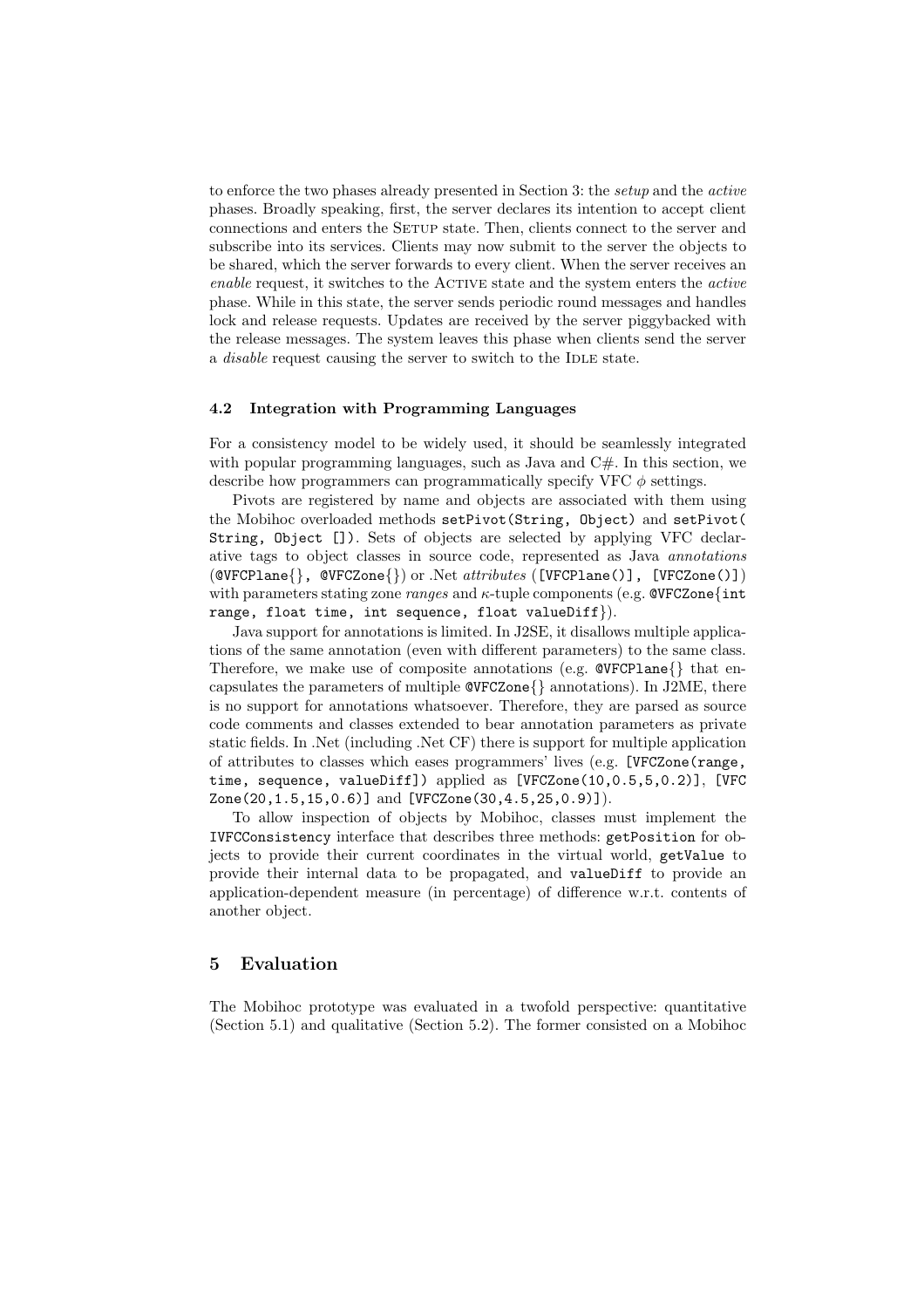

Fig. 11. Evaluation of CMB Version 3 round handler Fig. 12. Evaluation of message propagation delays.

performance study; several mini-benchmarks were implemented for this purpose. The latter evaluated the effectiveness of Mobihoc in developing distributed games. We implemented a distributed Pacman game for this purpose. The code was deployed and executed in Nokia 6600 phones.

#### 5.1 Quantitative Evaluation

The main objective was to study the impact of VFC enforcement on the overall Mobihoc performance. VFC is implemented in Mobihoc according to the CMB Version 3 algorithm (see Figure 9). Due to space limitations, we focus our attention on the most costly operation – the CMB-ROUND-TRIGGERED function. This function not only performs intensive computations but it is also executed periodically, once per round. Observing the algorithm of Figure 9, it is straightforward to see that, disregarding the cost of the merging operation in line 1, the overall cost is proportional to the number of clients. Thus, we implemented a micro-benchmark in order to evaluate the algorithm cost for a single client.

Several experiments were conducted by running this micro-benchmark on Nokia 6600 phones and measuring the execution time of the CMB-ROUND-TRIGGERED function (at the server side) by varying two factors: i) the number of objects in the pool (between 1000 and 10000 objects), and ii) the percentage of updates piggybacked in the round messages to the client  $(0\%, 50\%$  and  $100\%$ simulated update percentages).<sup>3</sup> Additionally, experiments were conducted with the following fixed conditions: i) the simulated  $\phi$  settings included 1 pivot and small C and Z (arrays with 3 positions); ii) object payload was 4 bytes (e.g. 2) small integers for space coordinates). Figure 11 presents the performance measurements. Each result is annotated with the corresponding volume of data to be sent to the client.

In order to better perceive the real impact into the overall system performance, we also measured the cost of wireless communication. For this purpose, we implemented a second micro-benchmark, deployed it and executed it on two

<sup>3</sup> Updates are piggybacked in the round message if the test of line 7 is true. The micro-benchmark simulated this setting according to the update percentage provided as input.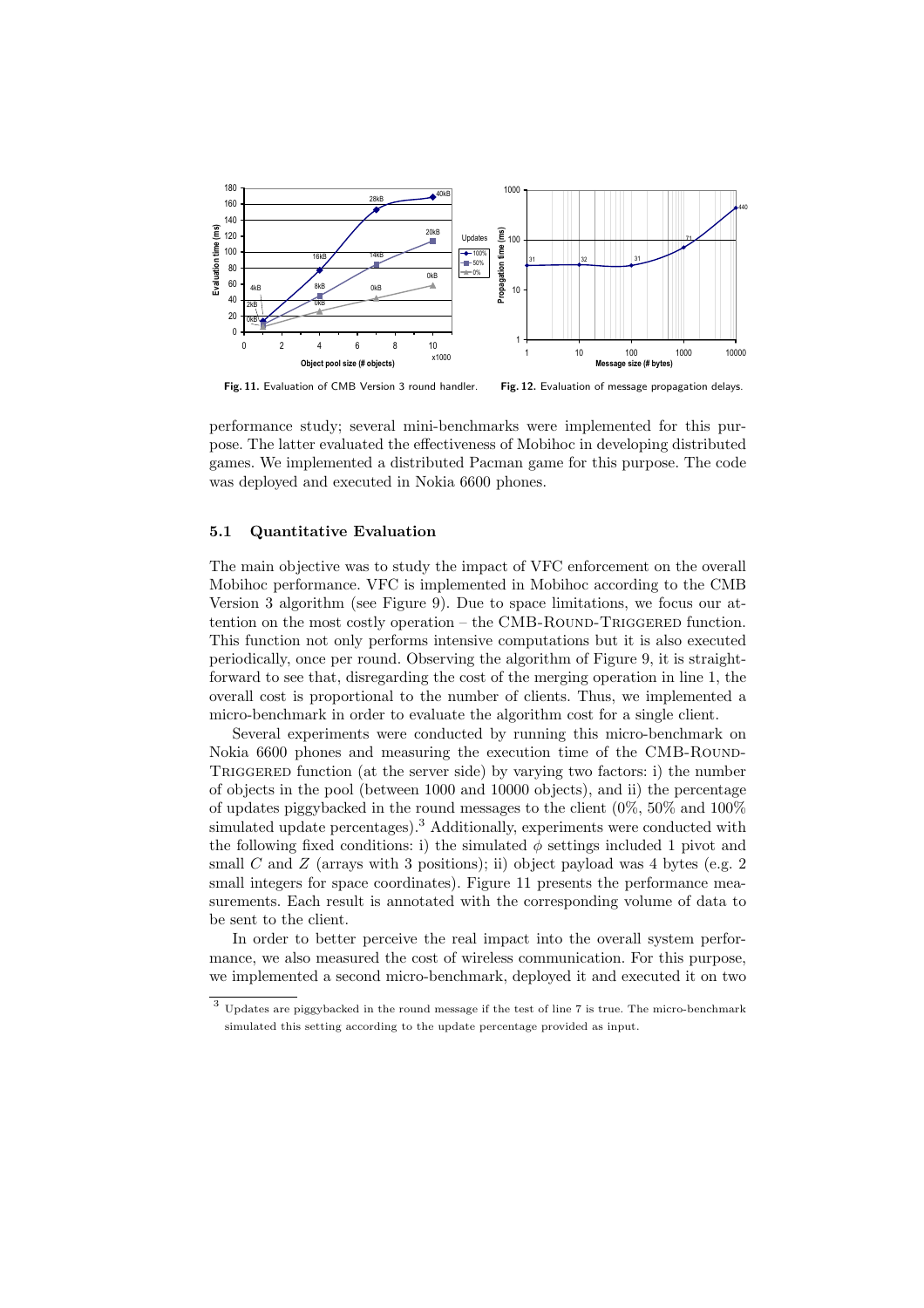

Fig. 13. Two phones enroled in a distributed Pacman game. Fig. 14. Game view in one phone.

Nokia 6600 phones to measure network propagation time using Bluetooth. The size of the messages varied from 1 to 10000 bytes. Figure 12 presents the obtained propagation times which allows us to establish a comparison w.r.t. the VFC evaluation result.

Results show that as the number of updates (sent to clients) grows, the VFC overheads increases. Thus, we infer that performance is influenced by the VFC parameterization: weak consistency requirements cause less updates to be sent, increasing efficiency. Also, considering a reasonable number of objects, the computation time is less than the corresponding transmission time in the network. Hence, the VFC computation costs can be masqueraded if they are performed in parallel with the transmission of the updates to clients and there is still time to attend game logic and rendering on the clients. Further, since the propagation time is nearly stable for messages below 200 bytes, the CMB may be enhanced to adapt the number of updates in order to increase efficiency.

#### 5.2 Qualitative Evaluation

To evaluate Mobihoc qualitatively, we implemented a distributed multiplayer version of the popular Pacman game. Our version of the game considers a maze divided into a matrix of  $8 \times 8$  rooms; each room is assigned a 2-coordinate position. Players have access to the whole maze; yet, during the game, each player's device only shows the room where its avatar is in at that instant. If two players' avatars are in the same room, they can see each other. Figure 13 is a snapshot of two devices enroled in a Pacman game match. It captures a moment were both avatars are in the same room. Figure 14 displays a magnified screen of one of these devices showing the details of the game in that room, particularly the avatars and the room coordinates  $(0, 0)$  at the center of the screen.

The implementation of this game explores Mobihoc and VFC features for sharing the game state as follows. The maze is mapped to a bi-dimensional  $8 \times 8$  virtual world. The game state referring to rooms, players and ghosts is implemented as objects with a position in the virtual world. Rooms are assigned a fixed coordinate regarding its overall location in the maze. Both players and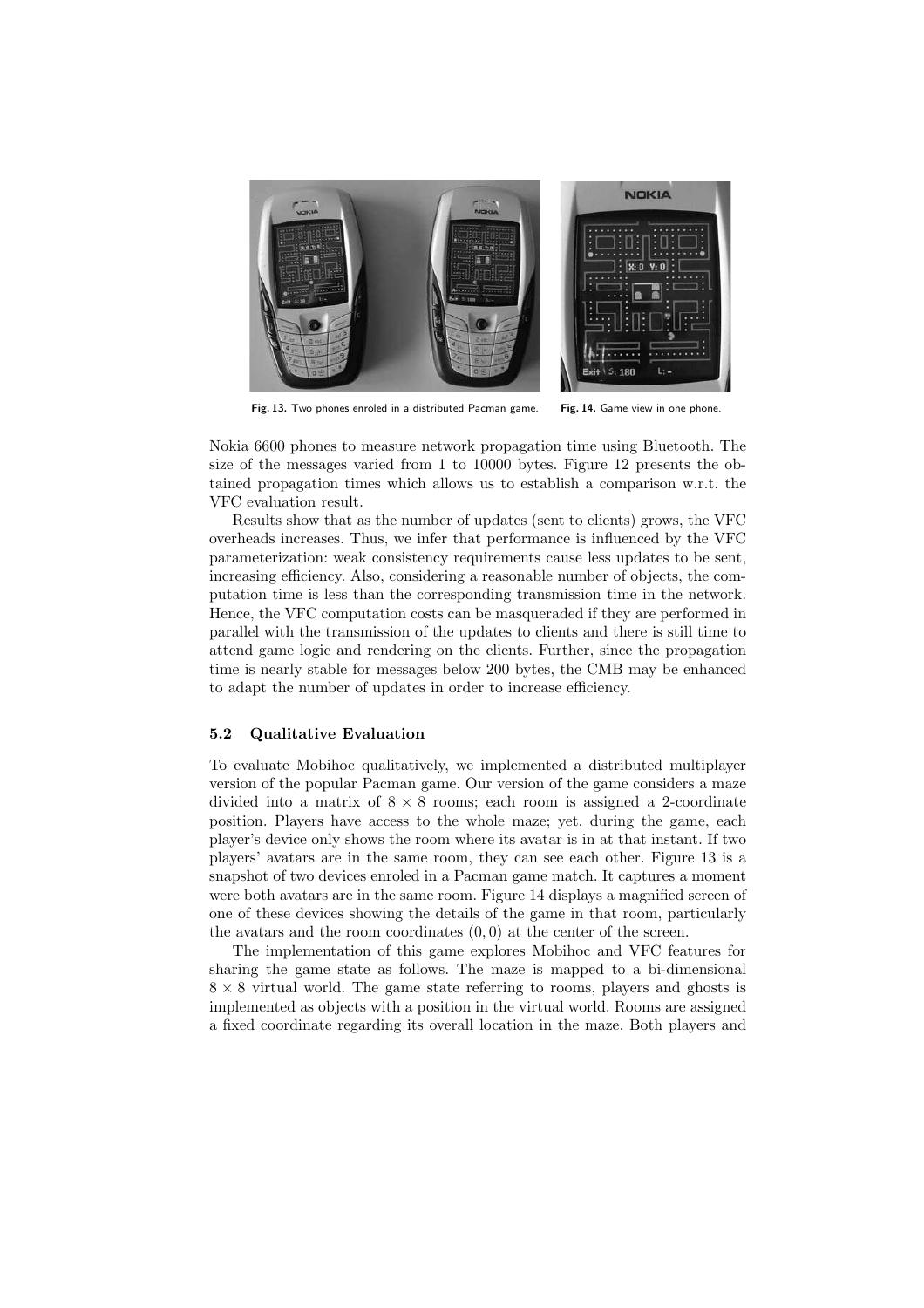ghosts, regardless of having fine grained positions within each room relevant for the game semantics, w.r.t. consistency, are also assigned a position referring to the room where they are at each moment. For each player, we consider that there is only one pivot assigned to its avatar. Also, we defined  $Z = [0, 1]$  characterizing three consistency zones. The first zone affects the objects in the same room as the avatar; here, consistency is required to be strong. The second refers to the avatar adjacent rooms; it is a weaker consistency zone and it is relevant mainly when the avatar leaves the current room. The weakest consistency zone is beyond the adjacent rooms. We defined three consistency degrees based on the sequence dimension  $(\sigma)$ .

This game, while being very simple and using few VFC features, demonstrates the usability of VFC and Mobihoc. Our experience, from the application programmer viewpoint, is that the model is intuitive, it is simple to describe consistency requirements and to programmatically use Mobihoc employing VFC as a consistency model. We believe it is straightforward to describe consistency requirements for more demanding game scenarios.

### 6 Related Work

In this section, we discuss relevant work related to ours. Since we are addressing consistency enforcement for multiplayer games in ad-hoc networks, we focus on: i) other work regarding optimistic consistency (see [1] for a thorough survey) in the presence of replicated data, ii) game development for ad-hoc and mobile networks using resource constrained devices such as PDAs and mobile phones, iii) other techniques leveraging locality-awareness (in games) to improve middleware performance and scalability, and iv) middleware support for game development and deployment.

Optimistic Concurrency and Divergence Bounding Optimistic consistency techniques are mostly used in loosely-coupled scenarios (e.g. mobile computing). We find they are also suitable to multiplayer games in ad-hoc networks, as they may be employed to circumvent known issues associated with low bandwidth and high latency.

Real-time guarantees [2] allow an object replica to remain stale and still be used (i.e., without being refreshed) for a specified maximum time, before the replica must be made consistent. Order bounding [5] is used to limit the number of uncommitted updates that may be applied to a replica. This allows given transactions to proceed faster because they can ignore the effects of a bounded number of transactions preceding them.

*Numeric bounding* is introduced in TACT  $[4, 6]$ , a multi-dimensional consistency model that proposes its combination with order bounding. Numeric bounding is based on the notion of defining maximum quotas for allowable updates to each replica (e.g. \$10 for a number of replicas of a \$100 bank balance). Once the quota has been completely used by a replica (e.g. to withdraw money from the account), the replica can no longer be updated until it is made consistent w.r.t.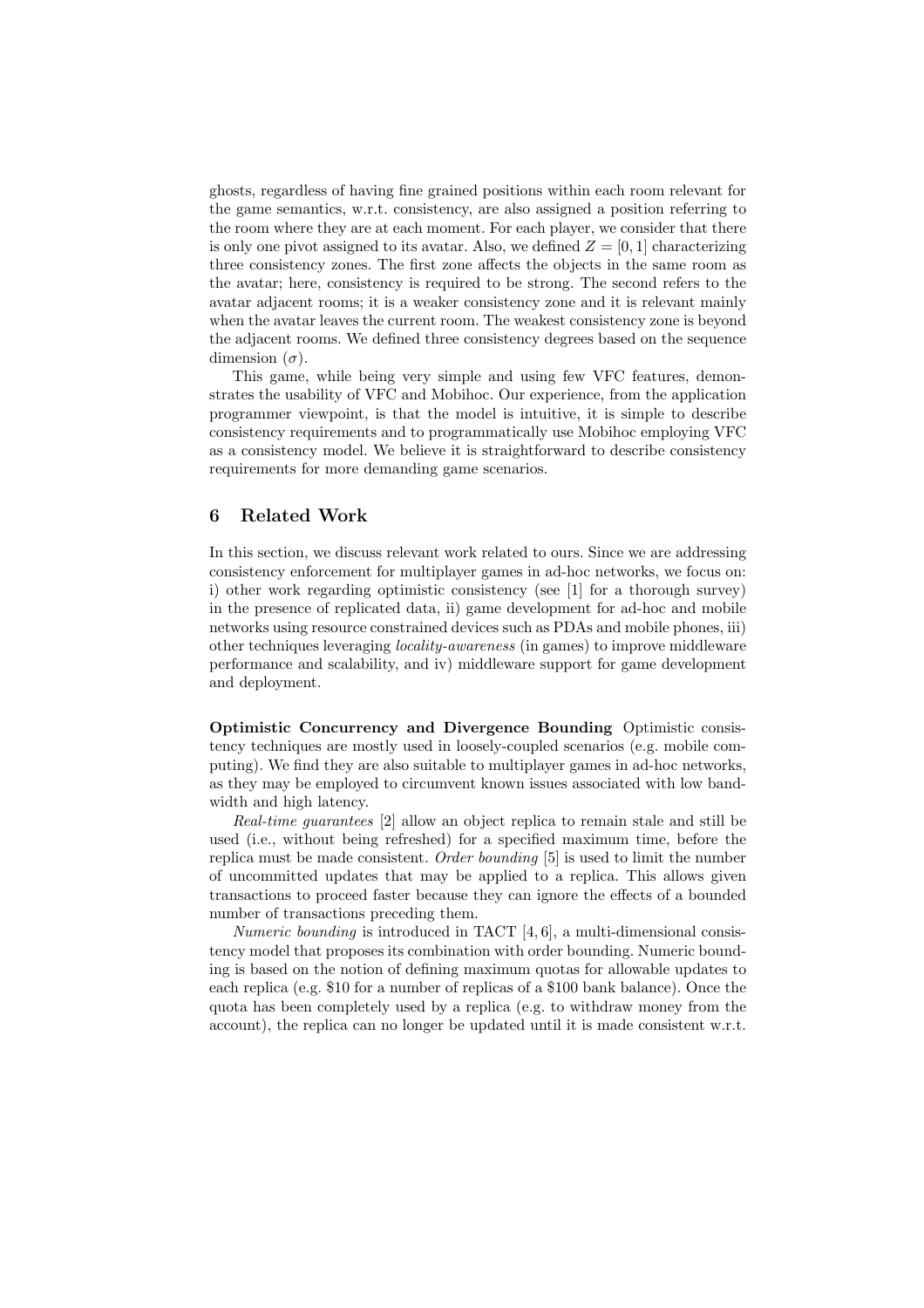operations performed on the other replicas. Although TACT proposes a multidimensional model for consistency enforcement and limiting replica divergence, it does not embody any notion of locality-awareness. There is no notion of spacial relation neither among individual data objects nor among users. The middleware is oblivious to them. State is simply represented as individual database records or shared/replicated variables in servers. Therefore, it cannot be used in game scenarios where the consistency degree required for an object varies with player position and corresponding sensing and acting ranges. Numeric bounding is also related with escrow techniques [3] on data updates which are employed by mobile databases during disconnection periods, such as reservations in Mobisnap [12].

In VFC, besides introducing support for locality-awareness in existing optimistic consistency techniques, we are also able to extend them. We leverage the fact that in the ad-hoc networks we address, there is a central node in charge of routing that is able to monitor all object updates. Therefore, we are able to further extend escrow and numeric bounding techniques, allowing application programmers to define limits on the value divergence resulting from updates performed by other nodes (instead of simply limiting their own updates in a conservative manner).

Game Development for Ad-hoc and Mobile Networks. The work in [13] compares the two dominant platforms for ad-hoc gaming (Java J2ME, and .Net Compact Framework) w.r.t. portability and performance of native code invocation, numerical and graphic code. It also studies the performance of several communication strategies (namely packet forwarding). Though providing insights on the environments we are addressing, it assumes a strict consistency model, with a centralized game server.

The work in [11] is focused on traffic selection according to its urgency (immediate forwarding) and relevancy (reliable delivery) to maintain scalability in wide-area scenarios in multiplayer games. Game developers must define statically, for each entity (e.g. class of objects), levels of urgency and relevance. The middleware generates code that assigns network resources dynamically during the game based on the provided requirements. Although offering control at some level over replica divergence, this work does not explore locality-awareness. Thus, the divergence of all objects of a given type (e.g. representing players) is bound by global parameters irrespective of their relative spatial position w.r.t. each player. This one-size-fits-all approach is inflexible and may waste bandwidth w.r.t. a more fine-grained and adaptive approach embodied in our proposal.

Locality Awareness in Large-Scale Multiplayer Middleware. The notions of locality-awareness can be traced back to interest-management [8], used to filter routing massive volumes of data in large-scale distributed simulations. Locality-awareness is employed in [10] to perform load balancing on massive multiplayer games. The authors propose a transparent mechanism to partition vast virtual worlds into a cluster of dedicated servers to ensure scalability. Based on their locations, players are redirected to servers in charge of the corresponding partition. As this approach is vulnerable to hot-spots in the game (e.g. crowding,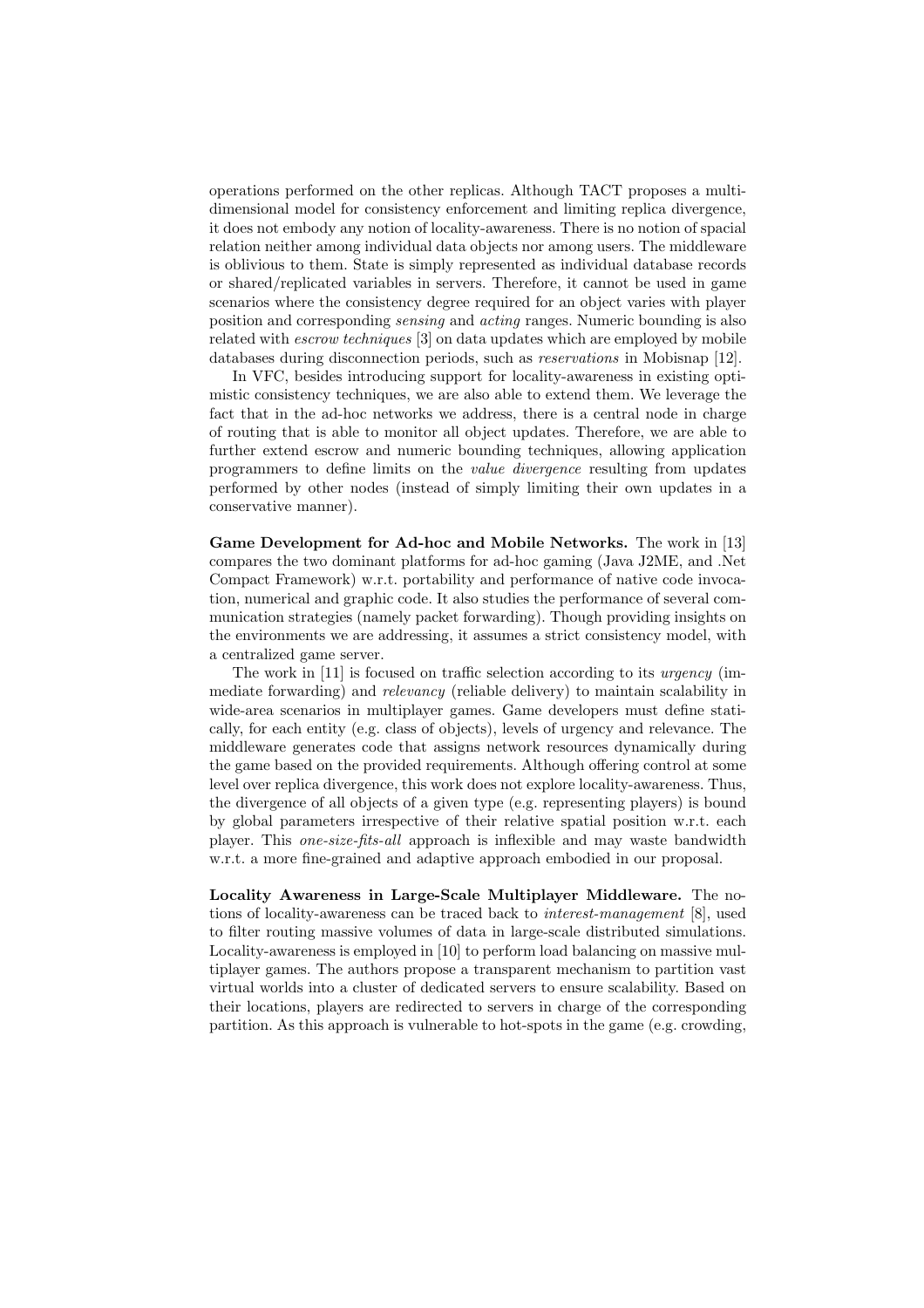player flocking), it employs heuristics when to reduce server load (by splitting highly populated partitions) and leverage idle resources (coalescing empty partitions in the same server).

The work described in [14] proposes the use of peer-to-peer (P2P) network topologies, such as Pastry [15], to handle massive multiplayer games, in a scalable and cost-effective way, due to the increased flexibility provided by selforganization, while obviating the need for dedicated servers. This also enables game creation and enrollment to be performed in a ad-hoc manner, instead of handled exclusively by central servers. These properties can be leveraged with locality-awareness in order to dynamically organize nodes in groups, reflecting common areas of interest within the virtual world. Therefore, updates to objects are only propagated to other nodes within the same group, which encloses an isle of consistency within the virtual world.

Communication between nodes is handled by multicast using Scribe [16]. Object state is kept consistent by employing a coordinator-based approach, analogous to the tokens employed in Mobihoc. The effects of varying population density, growth, message aggregation, and network dynamics are also studied. Programmers must explicitly pre-define the static partitioning of the virtual world, defining areas of interest. Consistency is therefore strictly enforced within each one and ignored outside altogether.

Matrix [9] proposes the use of locality-awareness by perceiving a multiplayer game as a decomposable system [7] where there is stronger interaction within each given *subsystem* (e.g. a room, a game level) than among different *subsystems* (e.g. across rooms). Based on this premise, a radius or zone of visibility can be identified for each event in the game, outside of which, the corresponding updates need not be propagated (e.g. a shot in another room). Thus, the system enforces pockets of locally-consistent state. Matrix requires programmers to explicitly tag individual packets carrying updates with their corresponding spatial coordinates where they took place in the game. With this information, the middleware checks the game visibility radius (a global parameter) and decides whether and where to forward the packet. While providing a very interesting approach based on localized consistency, Matrix also adheres to an overly limitative approach of allor-nothing consistency, with no method of stating maximum replica divergence. Furthermore, it makes use of a global consistency radius instead of multiple and dynamic zones of consistency with different divergence bounds, as we propose.

The work in [17] also explores locality-awareness but w.r.t. actual physical location of players that must wear tags. It describes a number of experiments trying to determine how game accuracy and feed-back detail (e.g. graphics, sound) may be balanced against the communication latency observed.

Other Large-Scale Multiplayer Middleware. Regarding online games in wide-area networks, the work in [18] proposes to re-use server infrastructure to deploy several  $MMOG<sup>4</sup>$  side-by-side. It describes a service platform that can host a number of games on-demand, leveraging existing grid technology.

<sup>4</sup> Massive Multiplayer Online Games.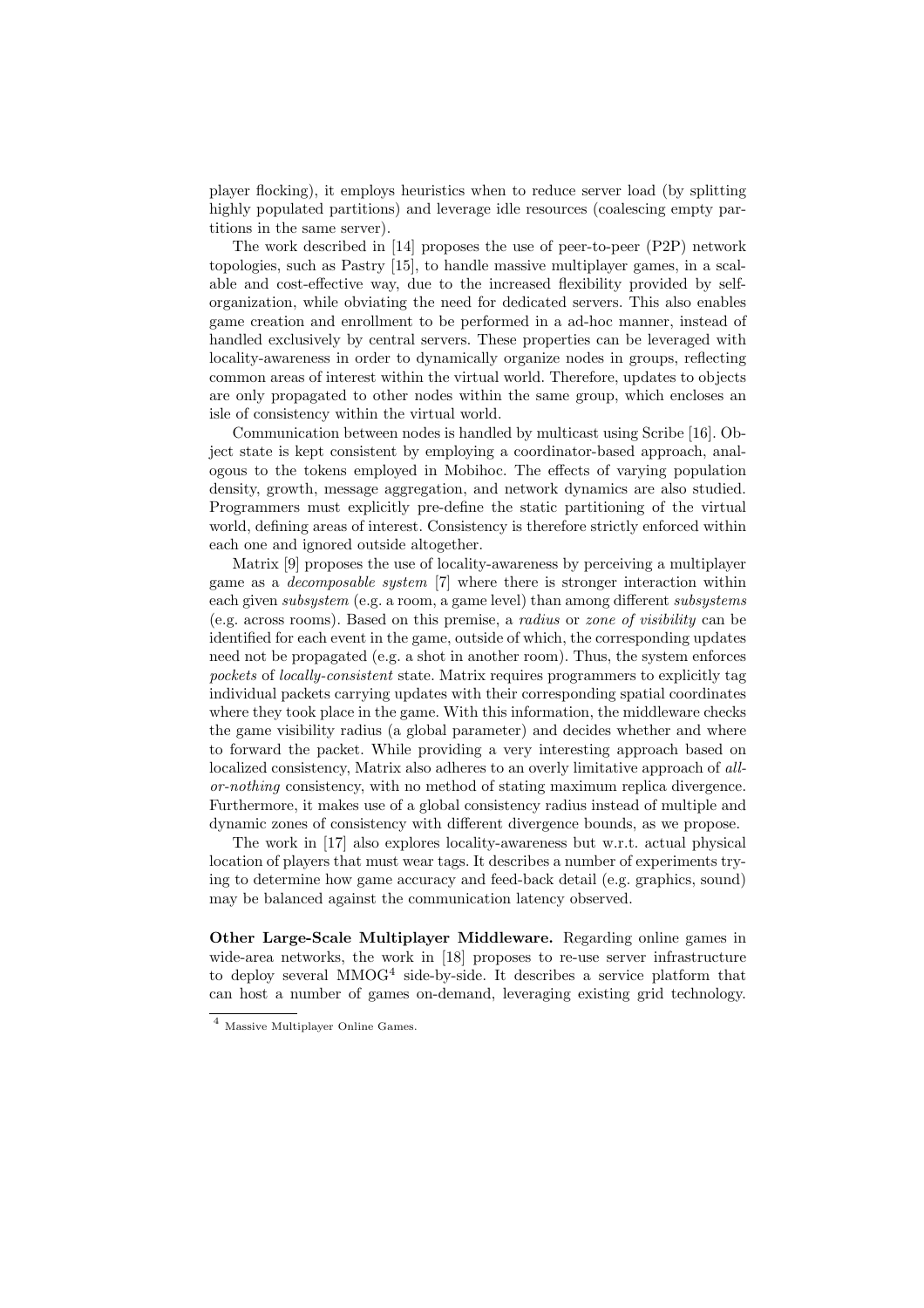The work described in [19] proposes a methodology to reduce human-resources costs in MMOG development. It makes use of message-oriented middleware, arguing that games typically operate in an event-driven manner. Protocol and message-handling code for clients and servers is automatically generated from message descriptors written in XML. Game and virtual-world logic is managed via adapters, which can be plugged-in asynchronously, on-the-fly within an entire running MMOG application. These works, while being relevant cases of employment of middleware to support online multiplayer games, are not targeted to the kinds of constrained devices and ad-hoc networks we are addressing.

# 7 Conclusions

In this paper we present a novel consistency model to manage replicated data (VFC) and a middleware platform (Mobihoc) adopting VFC to support multiplayer distributed games in ad-hoc networks. While some of previous works embody the notions of *consistency radius*, *locality of interest*, or isles of *local*ized consistency, they adopt a rather all-or-nothing approach. Thus, objects inside an area of interest must be kept strongly consistent, while the values (or updates to it) of objects outside are simply discarded. VFC combines and extends more sophisticated consistency models (such as TACT), with the notions of locality-awareness in a unified model. VFC and Mobihoc provide intuitive, simple and flexible abstractions such that application programmers are able to easily express their consistency requirements according to application semantics. Moreover, VFC and Mobihoc are widely applicable, not being restricted to the development of distributed games for ad-hoc networks.

Regarding future work, we envisage to perform thorough empirical studies to compare the performance of VFC and Mobihoc with other game consistency protocols and frameworks. Also, we aim to employ our solution to different types of real games in order to i) analyze the benefit of our solution in terms of efficiency/playability, and ii) to explore the flexibility of VFC in parameterizing consistency requirements for different game scenarios. Although the partitioning of the game space into zones depends on the application semantics, we envisage to develop the mechanisms to help game programmers better deciding how to partition the game space into zones. Additionally, we intend to study how this approach scales across either number of objects or number of nodes, and possibly to redesign Mobihoc to environments other than ad-hoc networks.

Acknowledgments. The authors wish to acknowledge the students José Lopes and Tiago Bernardo for their implementation work in the Pacman game.

## References

1. Saito, Y., Shapiro, M.: Optimistic replication. ACM Comput. Surv. 37(1) (2005) 42–81